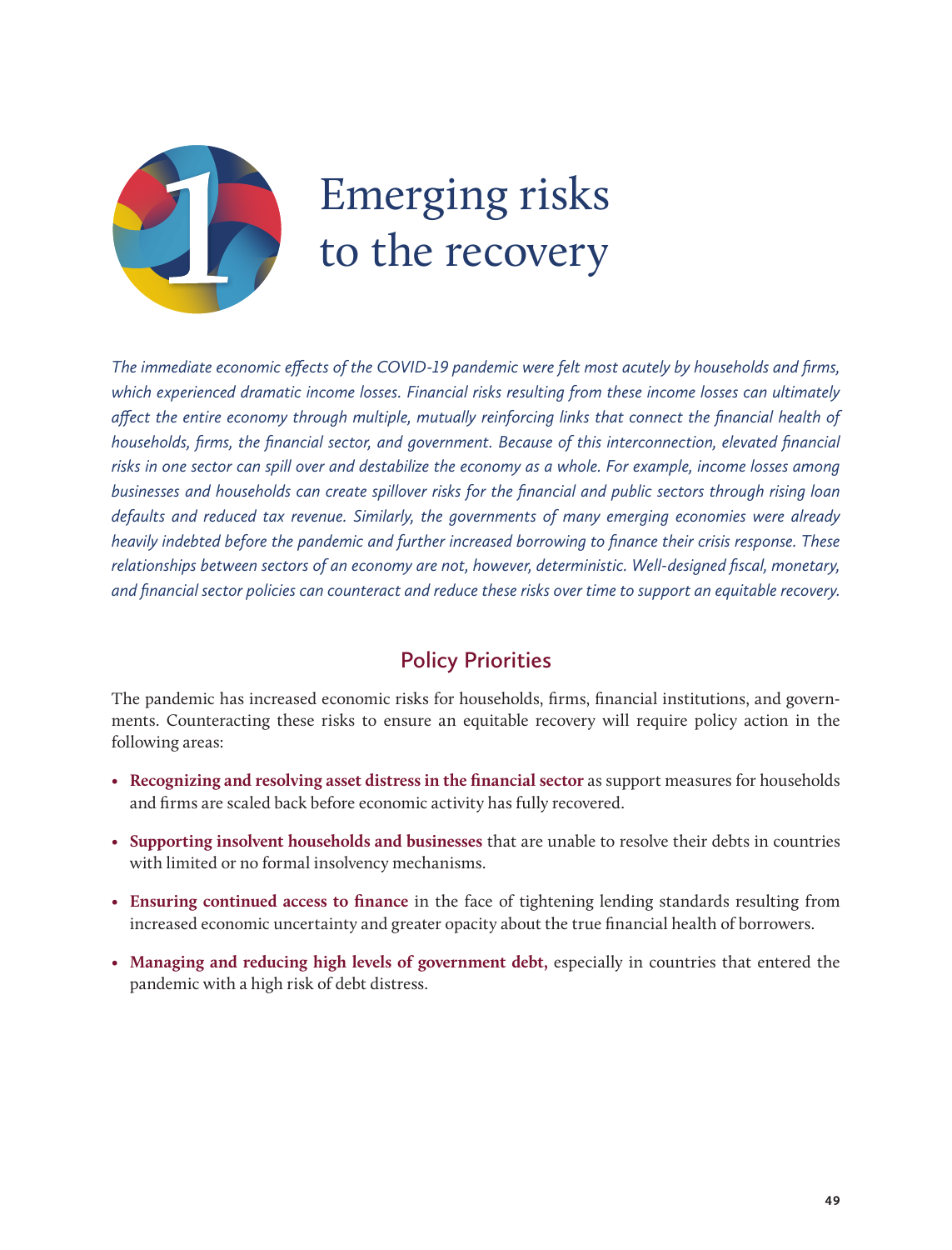# **Introduction**

The COVID-19 (coronavirus) pandemic sent shock waves through the world economy and heightened concerns about high levels of private and public sector debt. Although the immediate government response to the crisis was largely effective at stabilizing output and protecting incomes, it also aggravated some preexisting financial risks to household, firm, financial sector, and public sector balance sheets that may pose a threat to an equitable recovery in the longer term. These financial risks do not exist in isolation; rather, they are connected through a series of direct and indirect links, as illustrated in figure 1.1.

This chapter outlines a conceptual framework that offers an encompassing view of the interrelated financial risks that will shape the economic recovery. The framework recognizes the important role of preexisting fragilities and global economic factors in the recovery prospects of emerging economies and highlights the important complementarities that exist between policies aimed at addressing the financial risks that have accumulated across the economy.

Addressing the economic risks that have arisen from the pandemic is important not only to ensure a return to economic growth, but also to counteract the dramatic impacts of the COVID-19 crisis on poverty and inequality. Reducing overindebtedness among households and firms is, for example, important in its own right, but it also reduces the risk of a credit crunch that disproportionately affects small businesses and low-income households. Similarly, managing and reducing elevated levels of government debt preserve the ability of governments to assist vulnerable populations and support social safety nets that can mitigate the effects of the crisis on poverty and inequality in the longer term. The following



#### **Figure 1.1** Conceptual framework: Interconnected balance sheet risks

#### *Source:* WDR 2022 team.

*Note:* The figure shows the links between the main sectors of an economy through which risks in one sector can affect the wider economy.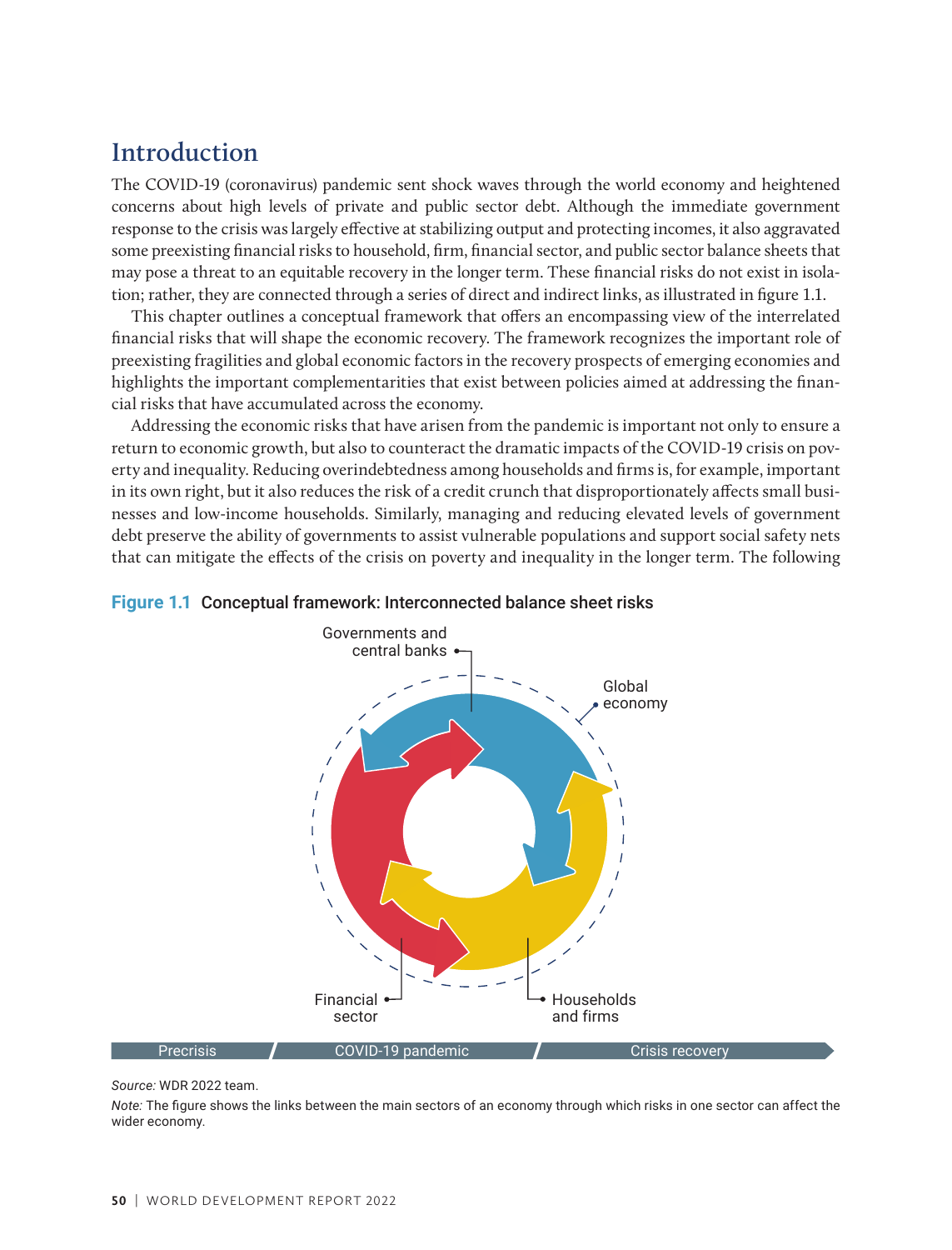chapters apply this conceptual framework to the various areas where balance sheet risks have accumulated as a result of the pandemic and highlight priority areas where decisive policy action can support an equitable recovery.

### **Interconnected financial risks across the economy**

The initial impacts of the COVID-19 crisis were felt most directly by households and firms, which saw a sharp decline in income and business revenue. These income losses are likely to have repercussions for the wider economy through several mutually reinforcing channels that connect the financial health of households, firms, financial institutions, and governments.

#### Economic links between sectors create spillover risks

The financial health of households is connected to the larger economy through the so-called household–financial sector nexus and household–government nexus. When the financial health of households deteriorates, it can directly affect the financial sector through a rise in loan defaults and an increase in loan provisioning requirements, which reduce the ability of banks to issue new loans to creditworthy borrowers. Similarly, when balance sheet conditions in the financial sector worsen, banks supply households with less credit and charge higher interest rates, which depresses economic activity.

The financial health of households is similarly connected with that of governments because governments can provide households with direct support in the form of transfer payments, social safety nets, insurance, and employment. These support measures can help households weather the effects of an economic downturn, or an aggregate shock such as the COVID-19 crisis, that overwhelms conventional insurance mechanisms. Governments, in turn, rely on households as a source of tax revenue, which declines when incomes are low, unemployment is high, and household balance sheets are under stress.

Similarly, the corporate sector is connected to the wider economy through links with the financial sector—the so-called corporate–financial sector nexus—and through links with the public sector—the corporate–government nexus. The financial condition of the corporate sector affects banks and nonbank financial institutions directly through insolvency and loan defaults. The health of the financial sector, in turn, affects firms through the availability of credit: when there is stress on financial sector balance sheets, banks extend less credit and charge more for it.

There are multiple feedback loops that can reinforce these links. First, banks are often tempted to delay recognition of nonperforming loans (NPLs) and keep channeling credit to firms that are de facto insolvent. Such "zombie lending" misallocates credit to unproductive firms, reduces the access of profitable firms to financing, and has historically been an important factor in prolonged periods of low economic growth. Second, in times of economic crisis lenders may not be able to distinguish between firms that face temporary liquidity problems and those that are truly insolvent. They may, then, ration credit to both, thereby further depressing economic activity.<sup>1</sup> In emerging economies, government ownership of banks and the greater opacity of market information make these feedback loops more pronounced.

The financial health of the corporate sector is also connected to that of the government. Government spending supports economic activity in the corporate sector directly through public procurement and indirectly through transfers, guarantees, infrastructure investments, and other support schemes, often aimed at priority sectors such as agriculture or small enterprises. Similarly, tax policy can stimulate economic activity and set incentives for the efficient allocation of resources. Through this channel, tax policy has a direct impact on productivity in the corporate sector. The financial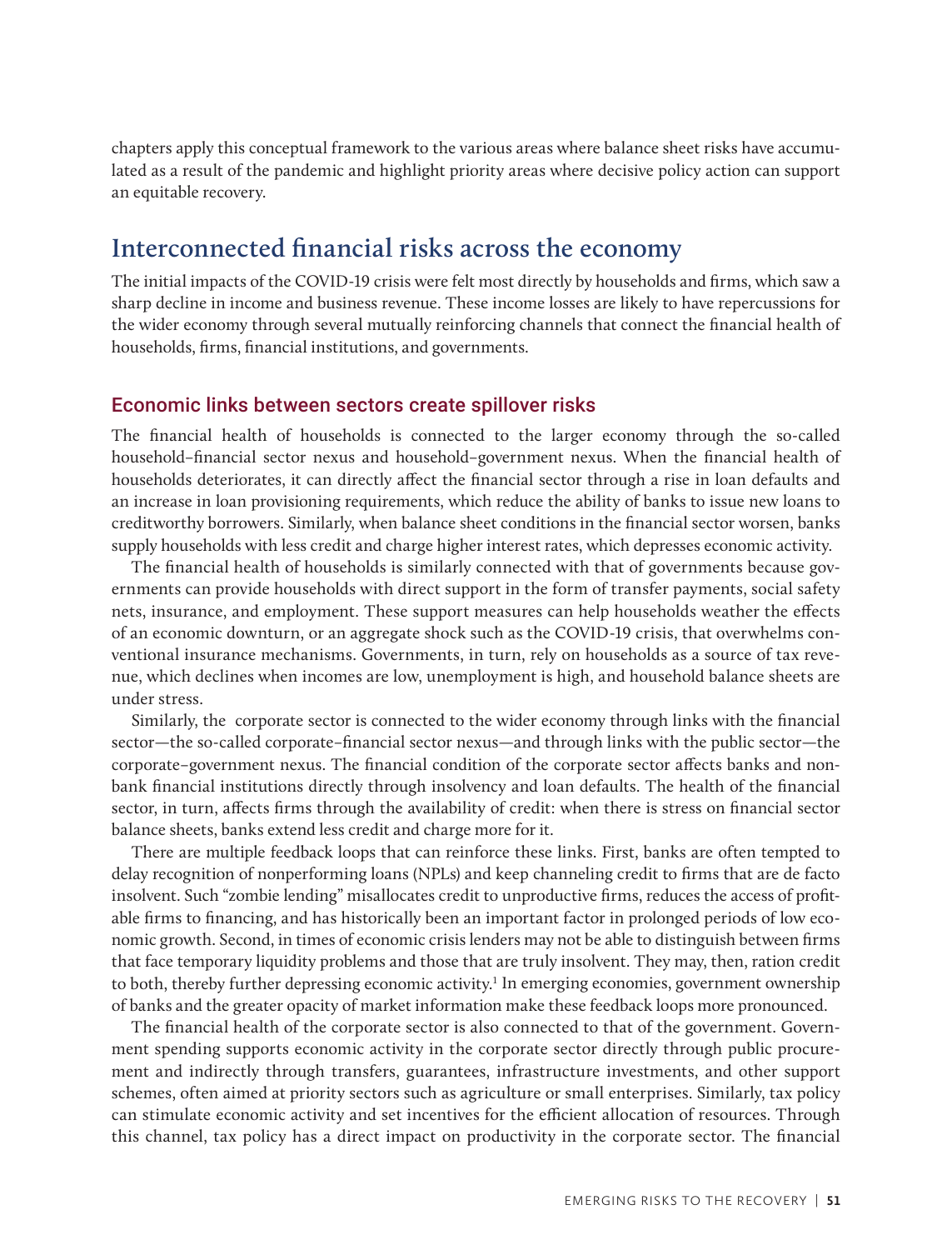health of the corporate sector, in turn, affects governments directly through the taxation of firms and indirectly through the taxation of labor income and economic growth, which expands the tax base of the economy as a whole.

The connection between the government and financial sectors has received the most attention in recent economic crises<sup>2</sup> and is especially important in emerging economies where government debt and banking crises have often coincided.<sup>3</sup> The domestic financial sector is connected to the financial health of the government through two direct and two indirect channels, collectively known as the government–financial sector nexus. As for the direct channels, first, banks are directly exposed to the government's default risk if they hold government securities.4 Through this channel, a deterioration in the government's financial position directly affects financial institutions' balance sheets, increasing borrowing costs and reducing banks' ability to supply credit. Conversely, banks are an important source of funding for the government through the purchase of government bonds. When financial sector balance sheets are weak, funding costs go up, making it difficult for governments to refinance existing shortterm debt (known as rollover risk) and to finance new expenditures.<sup>5</sup> The absence of well-functioning bank resolution and crisis management frameworks can amplify negative feedback loops, particularly if the government's ability to support the financial system becomes compromised.

Second, governments and central banks have in place explicit arrangements, such as emergency liquidity assistance, to support ailing albeit solvent banks in well-circumscribed conditions. These commitments are more extensive in countries with substantial state ownership of banks. There, the government is directly exposed to losses in the financial sector through reduced dividends and losses in its equity holdings and is expected to provide liquidity and other types of support in times of crisis. However, even in countries with little or no state involvement in the financial sector, governments typically are not able to abstain from bailing out systemically important financial institutions in a crisis. Such bailouts for "too big to fail" institutions can have a significant direct impact on the government's financial position. The mere expectation of such bailouts can worsen fragilities in the financial sector by encouraging excessive risk-taking among banks.<sup>6</sup>

Risks to financial sector and government balance sheets are also connected through two indirect channels and feedback loops. First, the two sectors are connected through interactions between the fiscal and real (nonfinancial) sectors of the economy. A deterioration in the government's financial position will ultimately require fiscal consolidation (mobilizing tax revenue and reducing expenditures), which dampens economic activity. This, in turn, may increase insolvencies and put pressure on the financial sector. Second, the financial sector and government are connected through interactions between the banking and real sectors of the economy. The production of goods and services depends on access to credit, which is reduced when the financial sector is distressed. This reduction slows economic activity, triggers automatic stabilizers such as countercyclical welfare expenditures, and lessens the government's ability to raise tax revenue. In addition, many governments support specific sectors of the economy, such as agriculture and small businesses, through financial sector programs such as partial credit guarantees, directed lending, or public-private partnerships. When business conditions worsen, governments can be exposed to credit losses in these loans.

In emerging economies, the interconnected risks of households, firms, the financial sector, and government are exacerbated by external factors stemming from developments in the global economy. For example, in many small, open economies, households, firms, and government borrow in foreign currency. When the value of the local currency depreciates, foreign currency debt becomes more expensive and often unsustainable relative to the local currency income of the borrower. Low- and middle-income countries, and low-income countries in particular, are also more dependent on commodity exports (32 percent of high-income countries are commodity-dependent, compared with 91 percent of low-income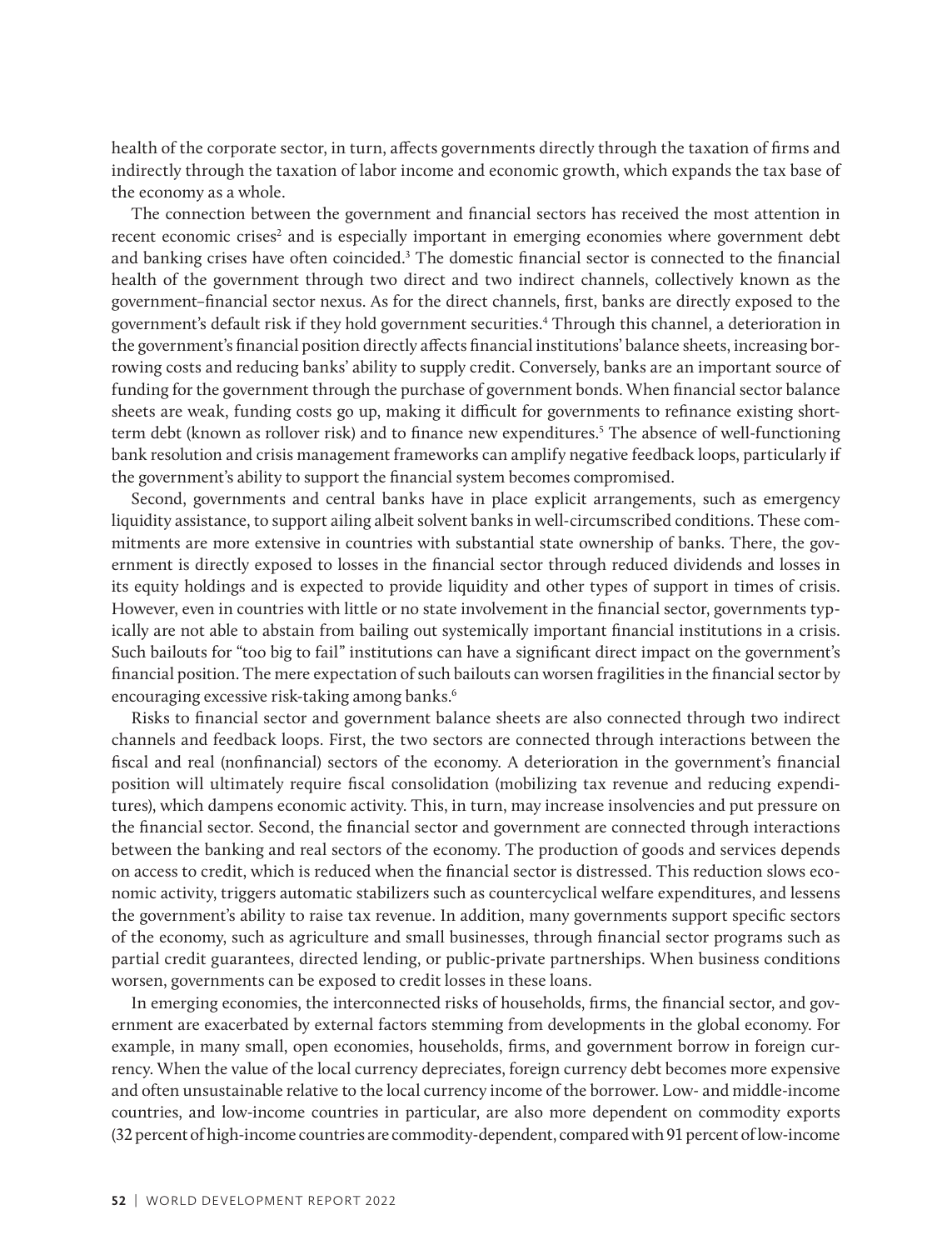countries).7 Global economic crises, such as the COVID-19 shock, often coincide with a decline in commodity prices. This disproportionately affects government revenue in low-income countries, further reducing their ability to counteract the crisis through expansionary fiscal policy (higher government spending or tax reductions).

#### Effective policies can counteract risks to the recovery

Although the economic risks faced by households, firms, the financial sector, and government are interconnected, the relationship between these risks is not predetermined (figure 1.2). Well-designed fiscal, monetary, and financial sector policies can turn the links between sectors of the economy from a vicious cycle into a virtuous cycle. In response to the COVID-19 crisis, for example, many governments immediately used fiscal resources to support the balance sheets of households and businesses in order to prevent a wave of loan defaults and a spillover of the economic shock to the financial sector. Similarly, countries made extensive use of monetary and financial sector policies to strengthen the resilience of the financial sector and ensure that well-capitalized banks were in a position to continue supplying the economy with credit.

However, the extent to which governments can mitigate the longer-term risks arising from the COVID-19 crisis differs dramatically across countries because of wide variation in preexisting economic fragilities and access to resources. This disparity makes an unequal recovery within and across countries a very likely outcome. For example, preventing a spillover of household and corporate balance sheet risks to the financial sector requires direct fiscal support to households and firms whose incomes have been affected by the pandemic. But given high preexisting levels of government debt and declining tax revenue during the crisis, few emerging economies had the capacity to finance such anticyclical policies. The result was one of two pitfalls: countries either were not able to enact support policies comprehensive enough to prevent a surge in insolvencies, loan defaults, and spillovers from households and firms to the financial sector, or the scale of support programs required significant new government borrowing, which will constrain the ability of governments to provide ongoing support in the event of a drawn-out recovery.



#### **Figure 1.2** Conceptual framework: Vicious and virtuous cycles

*Note:* NPLs = nonperforming loans.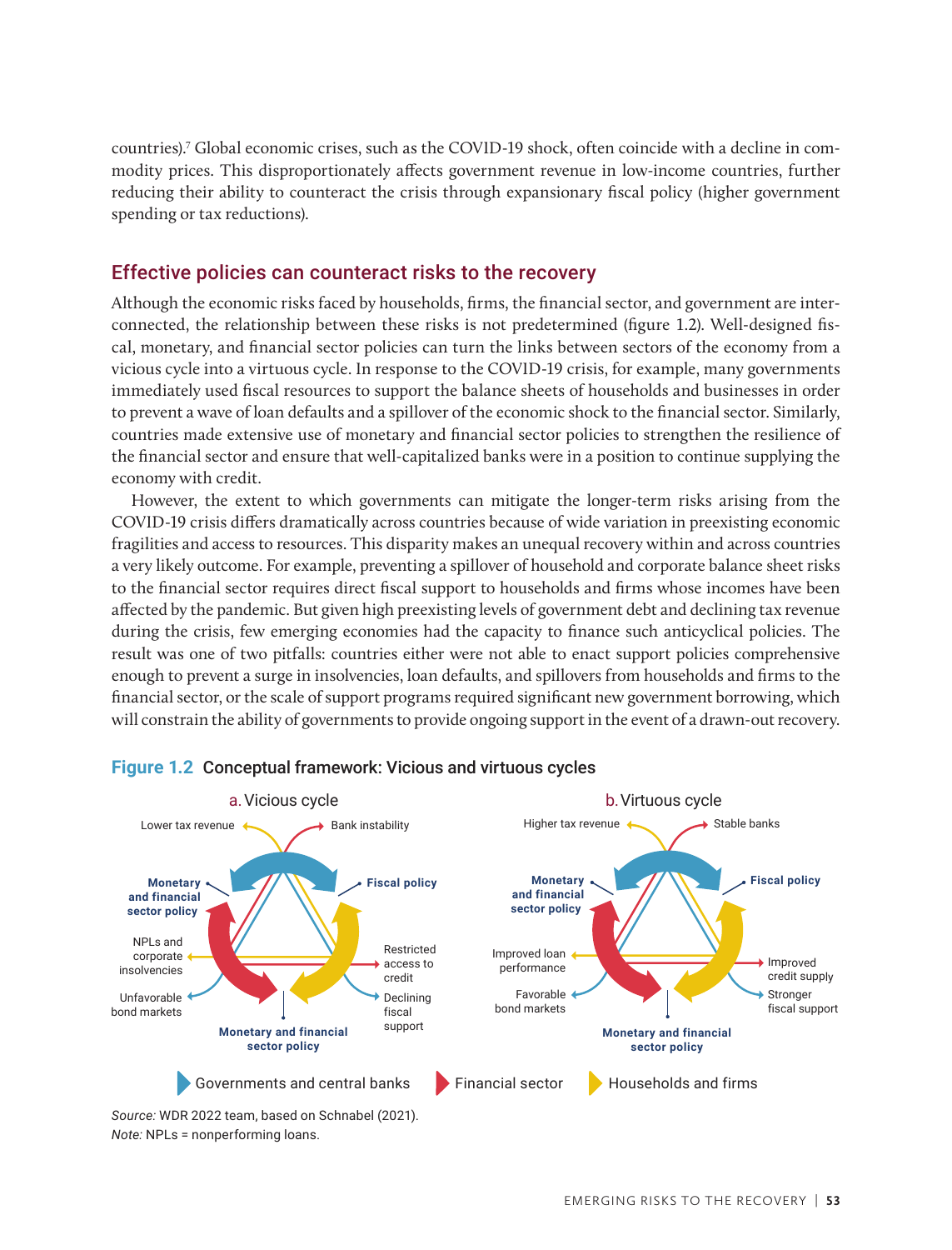In addition to different degrees of policy space, there is also wide variation in structural factors, such as the extent of informality in the economy, the quality of the legal system, the independence of the central bank, and the access to financial and nonfinancial technologies that can help or hinder the reduction of economic risks that may threaten the recovery.

The COVID-19 pandemic is also the first crisis in which access to digital technology and infrastructure plays an important role in determining both the severity of the crisis impacts and the speed of the crisis recovery. In economies with a strong digital infrastructure, a larger share of the workforce was able to work remotely, thereby reducing economic disruptions and job losses arising from the pandemic. Moreover, digital payment channels were used where they were available to disburse support payments to households and firms, allowing beneficiaries to receive relief payments more quickly. A strong digital infrastructure will also be an important factor in the crisis recovery because digital payments, e-commerce, and digital communications reduce the need for in-person interactions and enable normal economic activity to resume faster. New financial technologies can also reduce information asymmetries, support sound risk management, and allow lenders to support the recovery through the uninterrupted provision of credit to households and businesses.

Where governments are able to enact effective crisis response policies, these policies can act as a circuit breaker that lessens balance sheet risks and gives rise to a virtuous cycle with positive spillovers between the sectors. Where governments are unable to enact effective policies, or where such policies are hampered by structural factors beyond their control, a vicious cycle can emerge in which risks in each sector accumulate and reinforce each other over time.

## **From health crisis to financial distress: Emerging risks to the recovery**

The COVID-19 crisis and many of the policies enacted to counter it have reinforced the economic links between households and firms, the financial sector, and government. Although the immediate government response to the crisis was swift and largely effective at mitigating the worst human costs of the pandemic, it also exacerbated preexisting financial fragilities by, for example, triggering a dramatic increase in private and public sector debt. These fragilities, if not addressed decisively, could pose a threat to a strong and equitable recovery in the longer term. One challenge policy makers face is that many of the policies undertaken during the COVID-19 crisis are altogether novel (such as central bank asset purchase programs in emerging economies), have not previously been used at this scale (such as debt moratoria and regulatory forbearance), or have the potential to create various longer-term risks to the recovery, such as hidden debts and contingent liabilities, which may become apparent only much later. As the immediate effects of the pandemic subside, policy makers face the difficult task of scaling back these policies without dampening the recovery or worsening the already highly regressive impacts of the crisis.

#### Households and firms

Despite the extensive fiscal support measures taken by governments worldwide, the pandemic has led to a significant tightening of household balance sheets. Although many countries enacted cash transfer and income support measures to support households and prevent spillovers to the financial sector, many of these programs were not sufficient to compensate for the full extent of income losses. As highlighted in the introduction to this Report (figure I.5), the majority of households in both emerging and advanced economies do not have enough liquid assets to sustain basic consumption for more than three months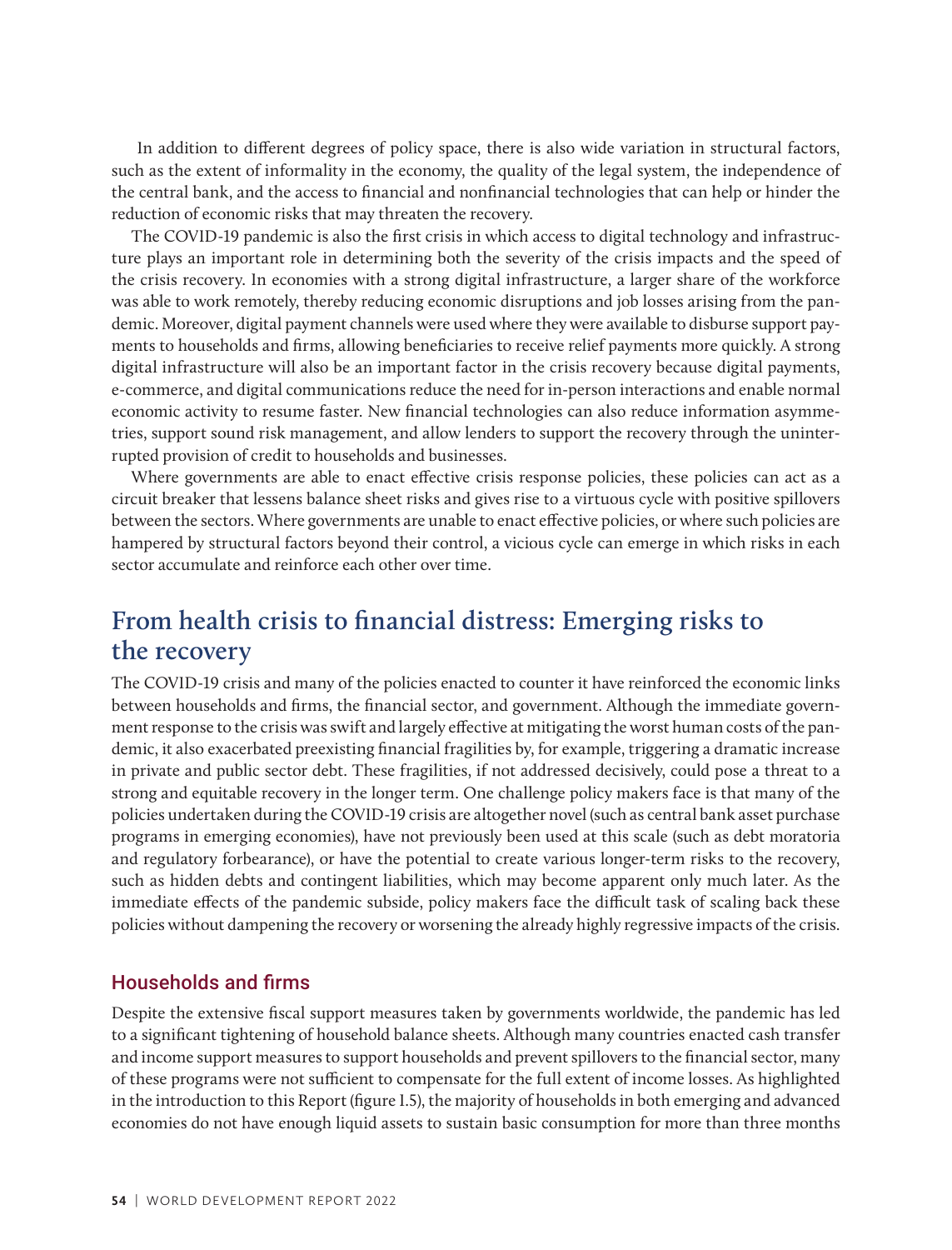in the face of a large income shock, and most governments lack the fiscal resources to maintain income support programs for a substantial amount of time. As a result, many income support programs had to be phased out before household earnings fully recovered. This was especially true in countries that were hit by multiple waves of the pandemic, lacked strong automatic stabilizers such as unemployment insurance and other social safety nets, and were unable to mobilize external fiscal resources for prolonged support measures. These factors increase the vulnerability of households, as well as the risk of spillovers to financial institutions through increases in nonperforming loans.

Household incomes were especially hard-hit in countries with limited social safety nets (see figure 1.3) and a large share of employment in the informal sector. Because of the aggregate nature of the shock,



Figure 1.3 **Figure 1.3** Social safety nets and income losses during the COVID-19 crisis, by country income group

*Source:* WDR 2022 team, based on data from World Bank, ASPIRE (Atlas of Social Protection Indicators of Resilience and Equity) (dashboard), http://datatopics.worldbank.org/aspire/; World Bank, COVID-19 Household Monitoring Dashboard, https://www.worldbank.org/en/data/interactive/2020/11/11/covid-19-high-frequency-monitoring-dashboard.

*Note:* The figure shows the average per capita transfer of social protection payments, including transfer payments from social assistance, social insurance, and labor market programs. For each household, the per capita average transfer is the total amount of transfers received (constant 2011 US dollars adjusted for purchasing power parity, PPP) divided by household size, for the latest precrisis year available for each country. Data on income losses were collected between April and December 2020.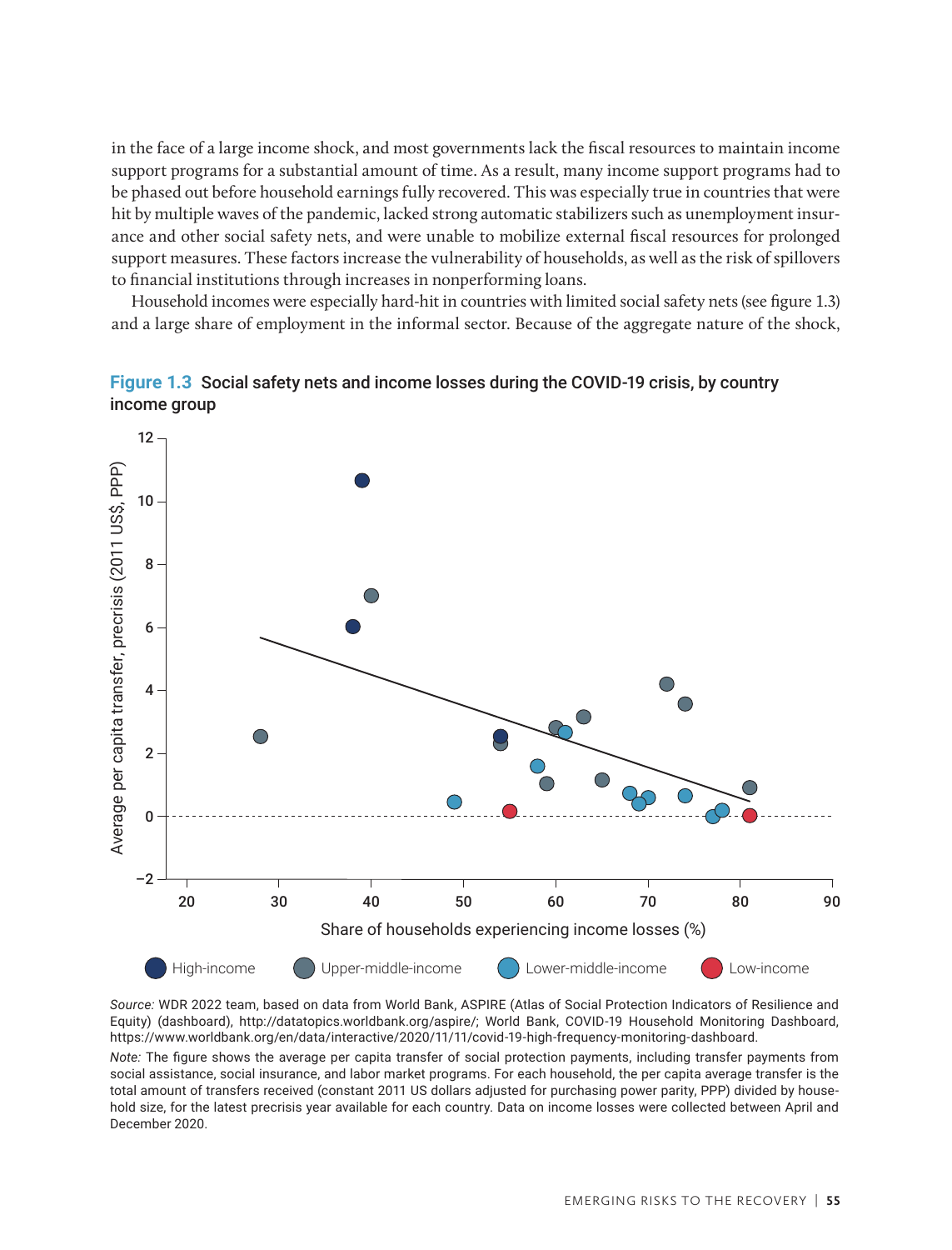informal insurance mechanisms that could have mitigated the impact of the economic shock, such as borrowing from family and friends, were largely ineffective. In the majority of emerging economies, government transfer payments could not compensate for the sharp decline in incomes and were an insufficient substitute for these informal insurance mechanisms. Moreover, access to available support schemes often varied dramatically across population groups and did not reach households employed in the informal sector or households without access to a formal financial account, who were among those most severely affected by the crisis. This uneven access to support programs is likely to increase poverty and inequality and weaken the resilience of households in the longer run (see spotlight 1.1).

To ward off an immediate spike in defaults on consumer debt and spillovers to the financial sector, many governments supplemented income support measures with far-reaching debt forbearance policies. Many of these debt relief measures also included a freeze on credit reporting—that is, borrowers who were late on their loan payments were not reported to credit bureaus and did not suffer a deterioration of their credit score. Such policies create a difficult trade-off. On the one hand, they can be useful in the face of a transitory shock because they reduce the likelihood that borrowers are forced to default on their loans or lose access to credit as a result of temporary liquidity problems. However, such forbearance policies may not be sufficient to prevent spillovers to the financial sector if they are lifted prematurely, forcing defaults among otherwise creditworthy borrowers whose income has not yet recovered. On the other hand, if debt relief policies are left in place too long, they can hide the true extent of nonperforming loans and mask credit risks that materialize once debt moratoria are lifted. Box 1.1 describes how debt moratoria were used as part of the short-term response to the pandemic in India and were successful in warding off a large spike in loan defaults in the early stages of the crisis.

Similarly, a broad range of policies have been enacted to provide liquidity to the corporate sector in the hope that, because the public health crisis will be temporary, so, too, will be the financial distress of firms. These policies have included direct grants and transfer payments, tax breaks, as well as credit subsidies and guarantees. Although the extension of direct support to businesses is sensible in the short run to prevent insolvencies of viable firms and associated job losses, it is important that support policies be designed in a way that does not distort the allocation of resources in the longer term. The pandemic has triggered structural changes in the world economy, which will ultimately necessitate a reallocation of resources between sectors. Some areas such as tourism and corporate real estate are expected to take a long time to recover to their precrisis levels, while areas such as e-commerce, services, and information technology are expected to expand their relative shares of the economy. Temporary support programs that are left in place for too long, or that target specific industries through preferential tax treatment, transfers, or credit subsidies, run the risk of channeling scarce resources to sectors and firms that the crisis has rendered unviable. Evidence from past crises shows that this type of misallocation tends to benefit large firms in stagnating sectors to the detriment of smaller and more efficient firms, as well as sectors with higher growth potential. Emerging evidence on the impacts of COVID-19 support programs suggests that this pattern also holds in the current crisis, with support programs disproportionately benefiting less productive firms in politically favored sectors.8 This discrepancy could slow the economic recovery and delay the reallocation of resources to more sustainable sectors.

The financial position of households and firms will also be affected by feedback effects from the government and the financial sector. Governments that entered the crisis with elevated debt and limited fiscal resources were either unable to mobilize sufficient resources for the crisis response or will have to phase out support programs prematurely. Data from the World Bank's COVID-19 Crisis Response Survey reveal that the fiscal response to the pandemic was significantly constrained by limited access to domestic borrowing in 72 percent of low-income countries and 57 percent of lower-middle-income countries, by limited access to foreign borrowing in 83 percent of low-income countries and 61 percent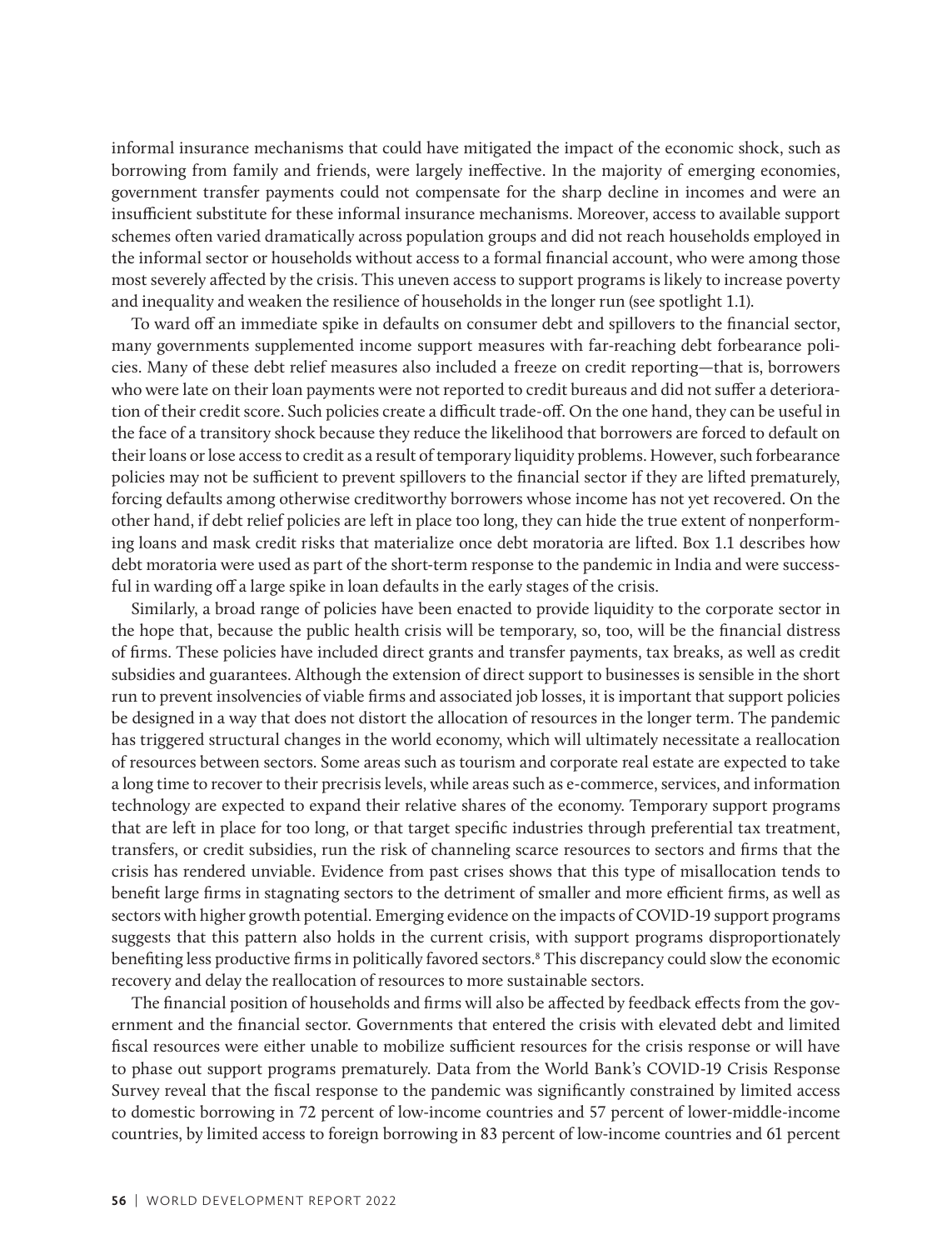#### **Box 1.1** Case study: Supporting borrowers and the financial sector in India

The world over, governments and regulators responded to the COVID-19 crisis with financial sector policies aimed at supporting borrowers and reducing risks to financial stability. Many of these policies, such as debt moratoria, had never been used on this scale. It is possible to draw some first lessons about the effectiveness of these policies from the experience of countries that were confronted with multiple waves of the pandemic and introduced several rounds of support programs in response.

The case of India offers an especially instructive example. India's government and financial regulators put forth a large, decisive policy response to the first wave of the pandemic that used a variety of monetary and financial sector policies aimed at stabilizing the financial sector and supporting households and firms.

#### **Monetary policy tools: Effective but cannot be targeted**

In March 2020, the Reserve Bank of India (RBI) approved a first monetary stimulus totaling some \$75 billion. This stimulus was expanded in later rounds, and by the end of 2021 the RBI had introduced monetary policy measures totaling \$231 billion.<sup>a</sup> The first round of liquidity measures reduced interest rates by 100–200 basis points across the yield curve and successfully averted financial distress among banks and nonbank lenders. Figure B1.1.1 shows how the RBI implemented the monetary stimulus through the repurchase agreement (repo) market and how this action lowered interest rates and shifted the yield curve.

#### **Debt moratoria: Covered 50 percent of all loans in India, most stabilized**

India's first COVID-19 package also included a generous debt repayment moratorium for households and firms. Participation in this moratorium, which granted borrowers a freeze on loan repayments for 90 days, was voluntary, but nearly 50 percent of bank loans were eventually covered by the program. As lockdowns continued, another 90-day



*(Box continues next page)*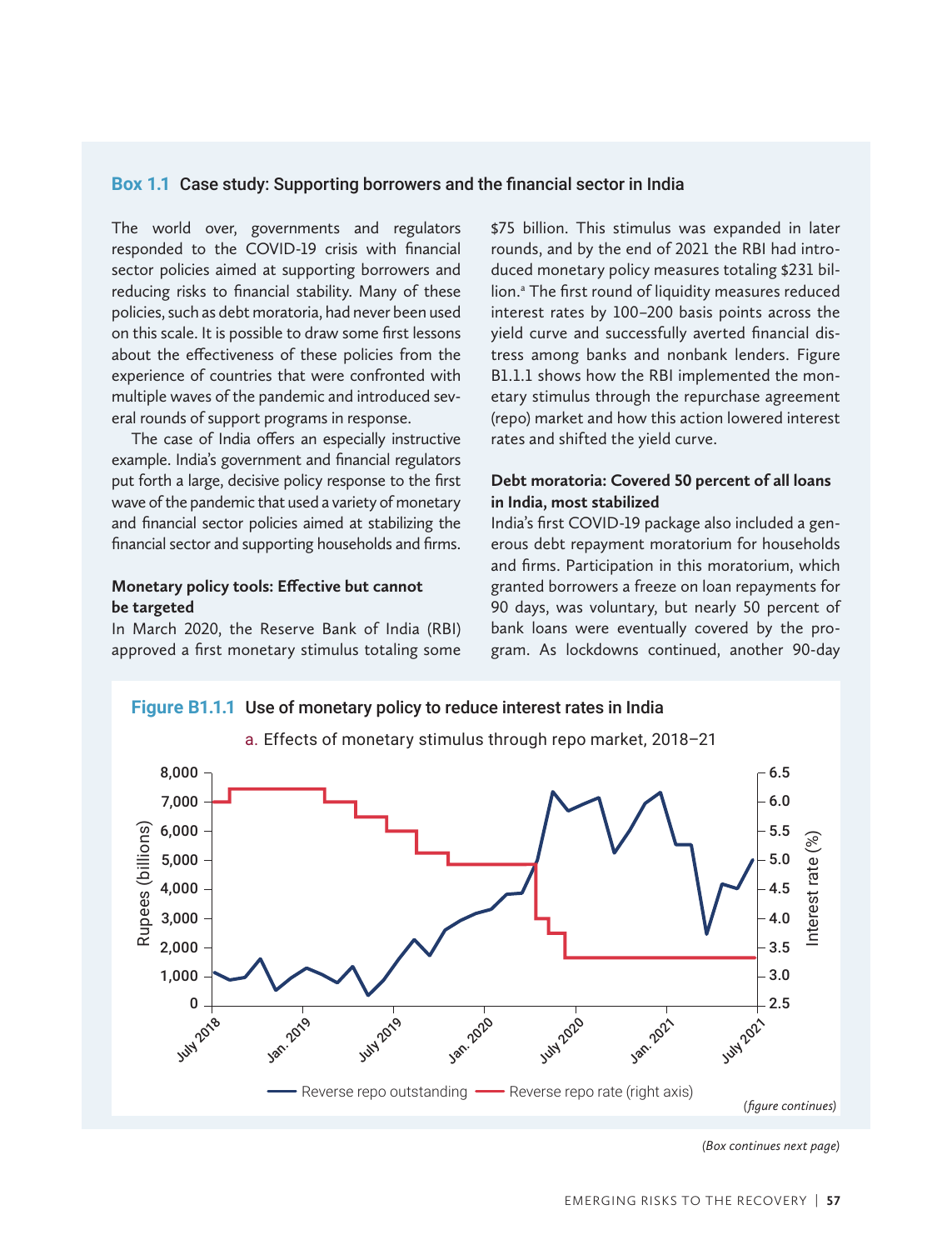

Box 1.1 Case study: Supporting borrowers and the financial sector in India *(continued)* 

*Source*: Reserve Bank of India.

*Note:* The figure shows the effects of the Reserve Bank of India's intervention in the repurchase agreement (repo) market. Panel a indicates its importance as a source of financing for financial institutions. Panel b indicates the shift in India's yield curve (that is, the reduction of interest rates at different maturities) that resulted from liquidity infusion through this channel and other actions of the central bank. CP = commercial paper; G-sec = government security.

extension of the program was introduced, which ultimately covered 40 percent of all outstanding loans in India.<sup>b</sup> As the moratorium was eventually being phased out, the central bank opened up a special restructuring window for loans to consumers, micro-, small, and medium enterprises (MSMEs), and larger firms to facilitate the reduction of debt burdens.

Although banks were concerned about the high share of loans covered by the moratorium, the outcomes were relatively benign. In the six months after the moratorium, banks managed to contain additional nonperforming loans to 2-4 percent. $c$ However, this relative stability masked considerable differences across segments, with consumer loan delinquency rising while nonperforming loans among MSMEs and larger firms remained stable. Loan performance in segments such as microfinance was the most severely affected, with nonperforming loans increasing from 1 percentage point to more than 5 percentage points.

Although India's experience with a debt moratorium was overall favorable, applying such a measure repeatedly is challenging because it may affect borrowers' behavior. India later enacted another debt moratorium as part of its response to the severe second wave of the pandemic from March to June 2021. However, the possible effects on hidden debts and credit discipline were a much-debated issue.

#### **Guarantee schemes: Well targeted, but a potential source of contingent liabilities**

The Indian government also introduced a partial credit guarantee scheme, the Emergency Credit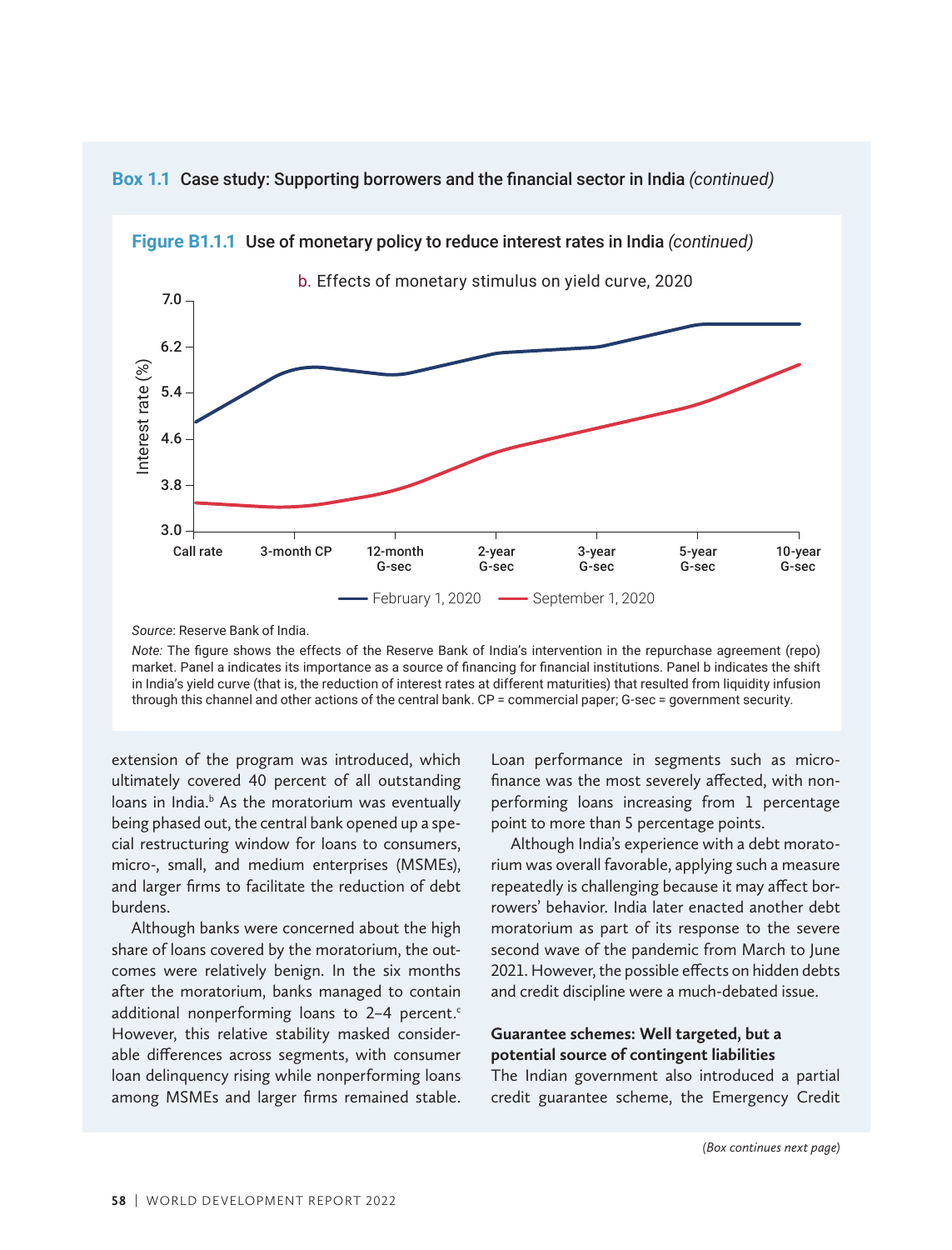#### **Box 1.1** Case study: Supporting borrowers and the financial sector in India *(continued)*



*Source:* Reserve Bank of India.

*Note:* The figure shows the amount of new lending to micro-, small, and medium enterprises under India's credit guarantee scheme initiated in response to the pandemic. ECLGS = Emergency Credit Line Guarantee Scheme.

Line Guarantee Scheme (ECLGS). This scheme enabled the government to provide the economy with additional liquidity with a minimal immediate effect on its fiscal position (figure B1.1.2). Initially, guarantees of Rs 3 trillion (\$40 billion) were announced, and most of the Rs 2.5 trillion (\$34 billion) allocated under this scheme went to small and microenterprises.

However, the true cost of these guarantees to the government will only become clear in the longer term. Although India's economic recovery from the first waves of the pandemic has been remarkably robust and the immediate fiscal impact of credit guarantee schemes is low, credit guarantees always carry the risk of turning into a liability for the government if an economic downturn causes loan defaults to rise. This risk is of particular concern in the context of the COVID-19 crisis, in which business prospects across countries and sectors of the economy remain uncertain in the face of possible future waves of the pandemic.

#### **Rising inequality despite a strong crisis response**

Although a large spike in insolvencies and loan defaults has been averted thanks to India's ambitious policy response, $d$  inequality has increased. While agricultural incomes have been remarkably resilient, the 40 percent of India's informal workforce outside the agriculture sector has suffered the brunt of the economic distress caused by the pandemic.<sup>e</sup> This is not unique to India and mirrors developments in many other countries where the pandemic has worsened inequality despite extensive policy measures aimed at protecting the incomes of the poor.<sup>f</sup>

- c. Even when the 2 percent of loans under the special restructuring window are included, the total addition in problem loans was only 5 percent of banks' total loan portfolios.
- d. RBI (2021).
- e. See Azim Premji University (2021), CMIE (2021), and Dhingra and Ghatak (2021). While the data show stark increases in poverty and inequality during India's first lockdown, some recent evidence suggests that these trends may have been more muted and partly reversed later in the pandemic (Gupta, Malani, and Woda 2021).

f. World Bank (2021b, 2022).

of lower-middle-income countries, and by concerns about the overall sustainability of government debt in 83 percent of low-income countries and 70 percent of lower-middle-income countries (figure 1.4). Governments facing such tight fiscal limitations will be unable to protect households and firms from adverse events during the recovery. These include external economic shocks, which are a very real prospect for low- and middle-income countries, where the recovery is highly dependent on a favorable international

a. RBI (2021).

b. RBI (2020a, 2020b).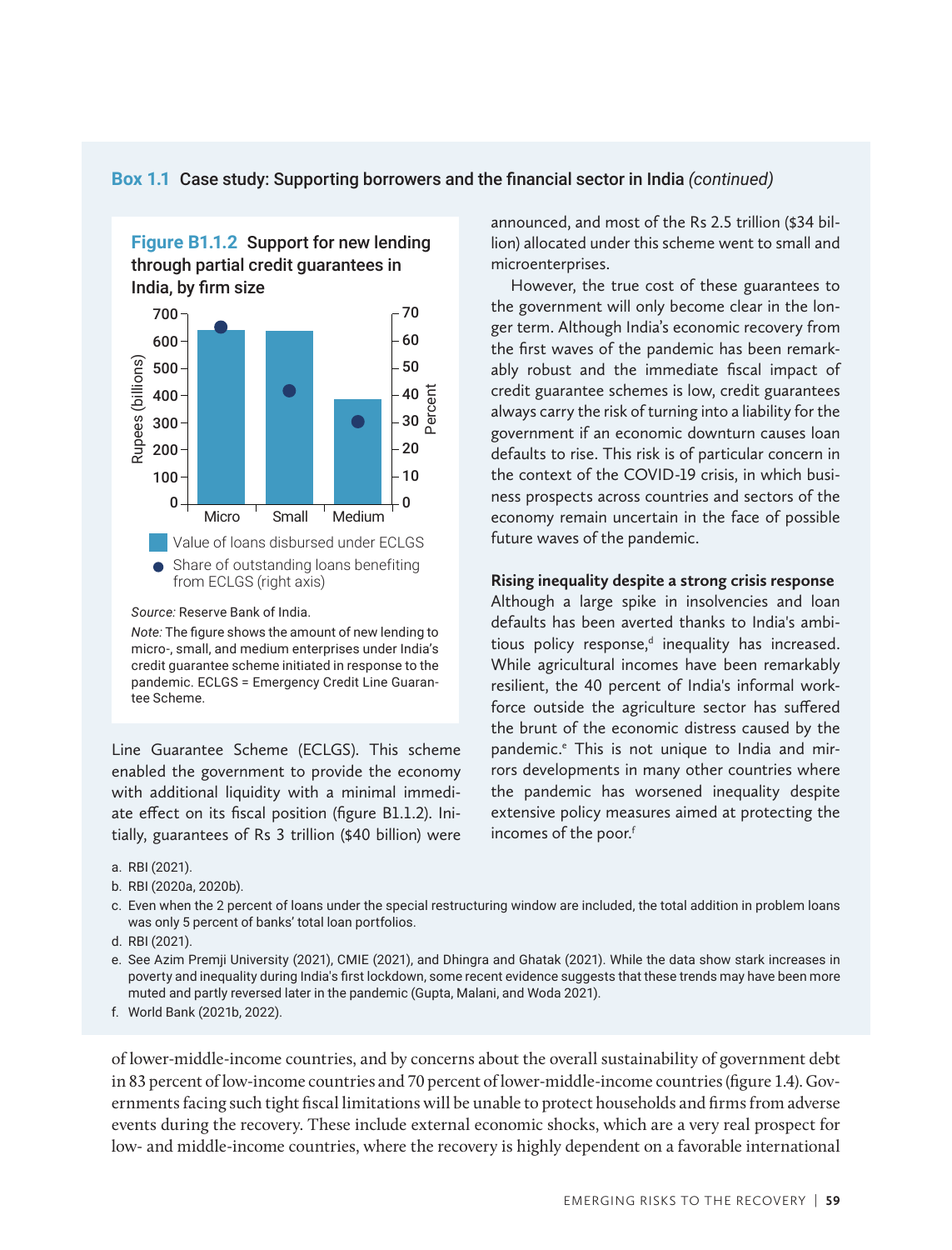

# **Figure 1.4** Fiscal constraints to the COVID-19 response, by country income group Figure 1.4

environment. Similarly, the survival of many viable firms depends on an ongoing supply of credit, which may be threatened if the financial sector comes under stress from external shocks, exposure to the government risk, or an increase in loan defaults as government support programs are phased out.

Households and businesses are also exposed to tightening public sector balance sheets through government arrears. As a result of the crisis, many governments, particularly in low-income countries, have resorted to suspending or delaying the payments for goods, services, and works procured from the private sector. Some governments have also suspended or delayed paying the salaries of public sector employees. In Sub-Saharan Africa, for example, the government is one of the biggest purchasers of goods and services, and public procurement averages 12 percent of gross domestic product (GDP). Government arrears stood at a staggering 4.26 percent of GDP prior to the COVID-19 pandemic (figure 1.5).<sup>9</sup> The economic contraction stemming from the pandemic has only aggravated the problem. Conservative estimates for the region suggest government arrears increased by nearly 2 percent of GDP during the first year of the pandemic.<sup>10</sup> Financing relief and recovery programs by accumulating arrears is economically costly because it directly counteracts stimulus efforts by depriving households of income and reducing firm revenue at a time when liquidity is crucial for their survival. The accumulation of government arrears is a prime example of an economic link between the public and private sectors that has been exacerbated by the crisis, has an asymmetrically larger adverse effect on small and informal firms, and poses a very real threat to the recovery.

#### Financial sector

In contrast to earlier crises, the COVID-19 recession did not originate in the financial sector and was not set off by a specific event, such as the failure of a systemically important institution. Nonetheless, a gradual deterioration of asset quality in the aftermath of the pandemic could lead to a longer-term outcome that looks very similar to that after a traditional financial sector crisis.

Mandated by governments and regulators, financial institutions worldwide have granted grace periods and moratoria for loan repayments on an unprecedented scale (figure 1.6). These forbearance policies play an important role in preventing avoidable defaults among creditworthy borrowers suffering temporary liquidity problems. However, if left in place too long these policies can lead to credit market distortions and make it difficult for banks to distinguish between creditworthy and noncreditworthy borrowers, ultimately reducing new lending.

*Source:* World Bank, COVID-19 Crisis Response Survey, 2021, http://bit.do/WDR2022-Covid-19\_survey. *Note:* The figure shows the percentage of countries in which each of the listed factors was identified as a significant or moderate constraint to the response to the pandemic. Data are as of June 30, 2021.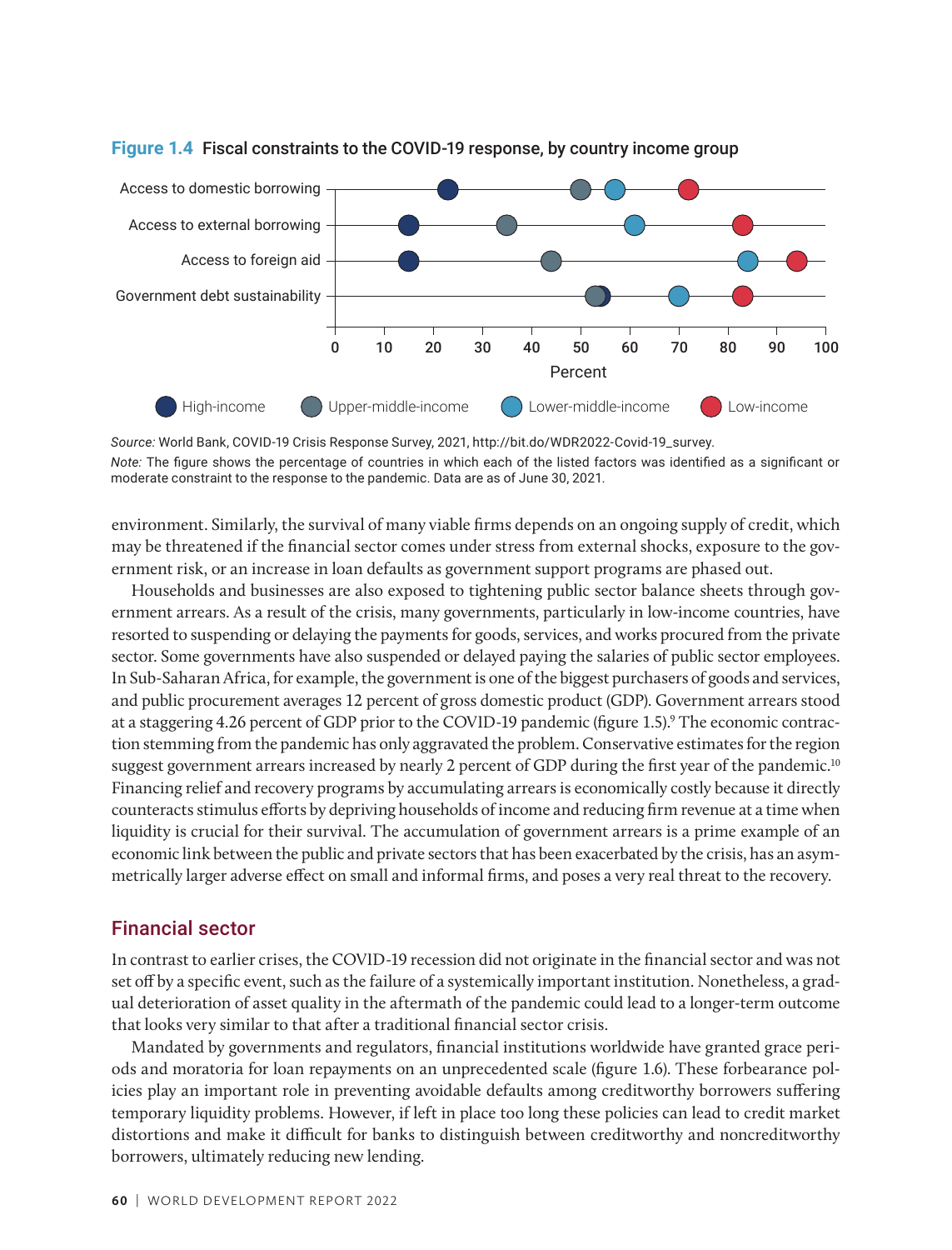

#### **Figure 1.5** Government arrears in Sub-Saharan Africa

*Note:* The arrears are computed using the ratio of the number of days required to process payment beyond 45 days to the number of days in a year, multiplied by total public procurement as a percentage of GDP. Projections are based on data from the October 2020 IMF World Economic Outlook. See International Monetary Fund, WEO (World Economic Outlook Databases) (dashboard), https://www.imf.org/en/Publications/SPROLLS/world-economic-outlook-databases.

# **Figure 1.6** Financial sector policies during the COVID-19 crisis, by country income group Figure 1.6



*Source*: World Bank, COVID-19 Crisis Response Survey, 2021, http://bit.do/WDR2022-Covid-19\_survey. *Note:* The figure shows the percentage of countries in which each of the listed policies was implemented in response to the pandemic. Data are as of June 30, 2021.

*Source:* WDR 2022 team, based on Bosio, Ramalho, and Reinhart (2021).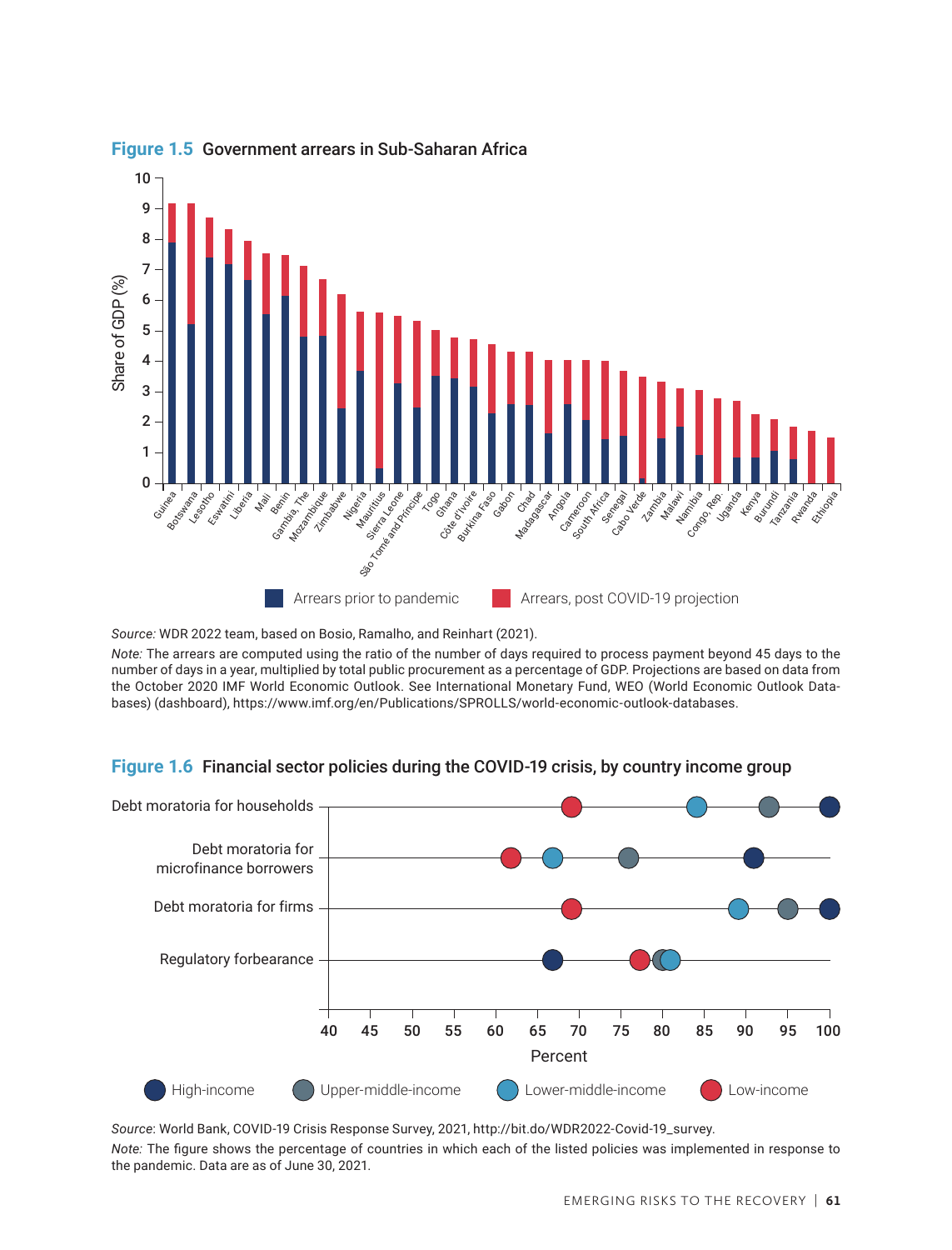Some debt moratoria enacted in response to the COVID-19 crisis were accompanied by a freeze on credit reporting—that is, regulators instructed banks to not report delinquent borrowers to credit bureaus for the duration of the moratorium. Although such a measure protects borrowers from being excluded from the credit market because of a temporary liquidity shock, it complicates the task of assessing the true credit risk on bank balance sheets. So long as forbearance programs are in place, banks are largely unable to distinguish illiquid from insolvent borrowers, which may make them more reluctant to issue new credit. This pattern may already be evident in some economies. Since the fourth quarter of 2019, the percentage of loans to total assets has fallen, and lending standards have tightened in countries that were more severely affected by emergency measures (see chapter 2 for a discussion).

Finally, debt forbearance programs always carry the risk of creating incentives for evergreening and zombie lending—that is, they tempt lenders to extend credit to insolvent borrowers to avoid having to classify these loans as nonperforming. Through the financial sector–corporate nexus and the financial sector–household nexus, evergreening and zombie lending have negative effects on the real economy because they depress lending to creditworthy households and viable firms. As a result, households and firms are less resilient to the adverse shocks that may arise during the crisis recovery period and are less able to finance new consumption and investment.

In addition to debt moratoria, many countries have relaxed banking regulations, accounting standards, and capital provisioning rules for bad loans in an effort to stimulate lending and prevent a credit crunch (see box 1.2). Although international regulatory standards, such as the Basel III framework, allow for some flexibility to enact such regulatory forbearance measures, some regulators relaxed prudential regulation beyond international standards in response to the crisis. This is an extremely problematic policy choice because the relaxation of prudential oversight encourages financial institutions to originate poorly screened loans. This contributes to the accumulation of loans whose true credit risk is unknown, but likely much higher than accounted for by those institutions. In addition, numerous political economy factors will make it extremely difficult to reverse the relaxation of regulatory standards once the crisis subsides, especially in countries with weaker institutions and limited central bank independence. In the longer run, the use of regulatory forbearance policies that go beyond the flexibility embedded in international frameworks will magnify financial sector risks and increase the vulnerability of countries to financial crises. This is illustrated by previous crisis episodes in which such policies were used on a much more limited scale than in the COVID-19 crisis and had far-reaching negative consequences, including zombie lending and excessive risk-taking invited by lax regulatory oversight.

In many emerging markets, nonbank financial institutions account for a high share of private credit. They are typically less regulated than banks and may therefore accumulate credit risks that are less apparent than the risks to bank balance sheets. Nonbank lenders—including microfinance institutions and fintech lenders—also account for a large share of lending to consumers and small businesses, which have been especially hard-hit by the pandemic. When the balance sheets of nonbank lenders come under stress, there are far-reaching repercussions for the real economy. In the Indian microfinance crisis of 2010–11, for example, the aggregate loan portfolio of microfinance lenders contracted by 20 percent. This contraction had severe negative effects on household wage earnings and consumption.<sup>11</sup>

Nonbank lenders in emerging economies are also much more exposed to risks originating in the global economy. Unlike deposit-taking commercial banks, nonbank lenders refinance themselves in domestic and international markets, sometimes in foreign currency, which means their ability to supply credit is directly affected by exchange rate fluctuations and the international interest rate environment. Because nonbank lenders in emerging economies deal predominantly with low-income consumers and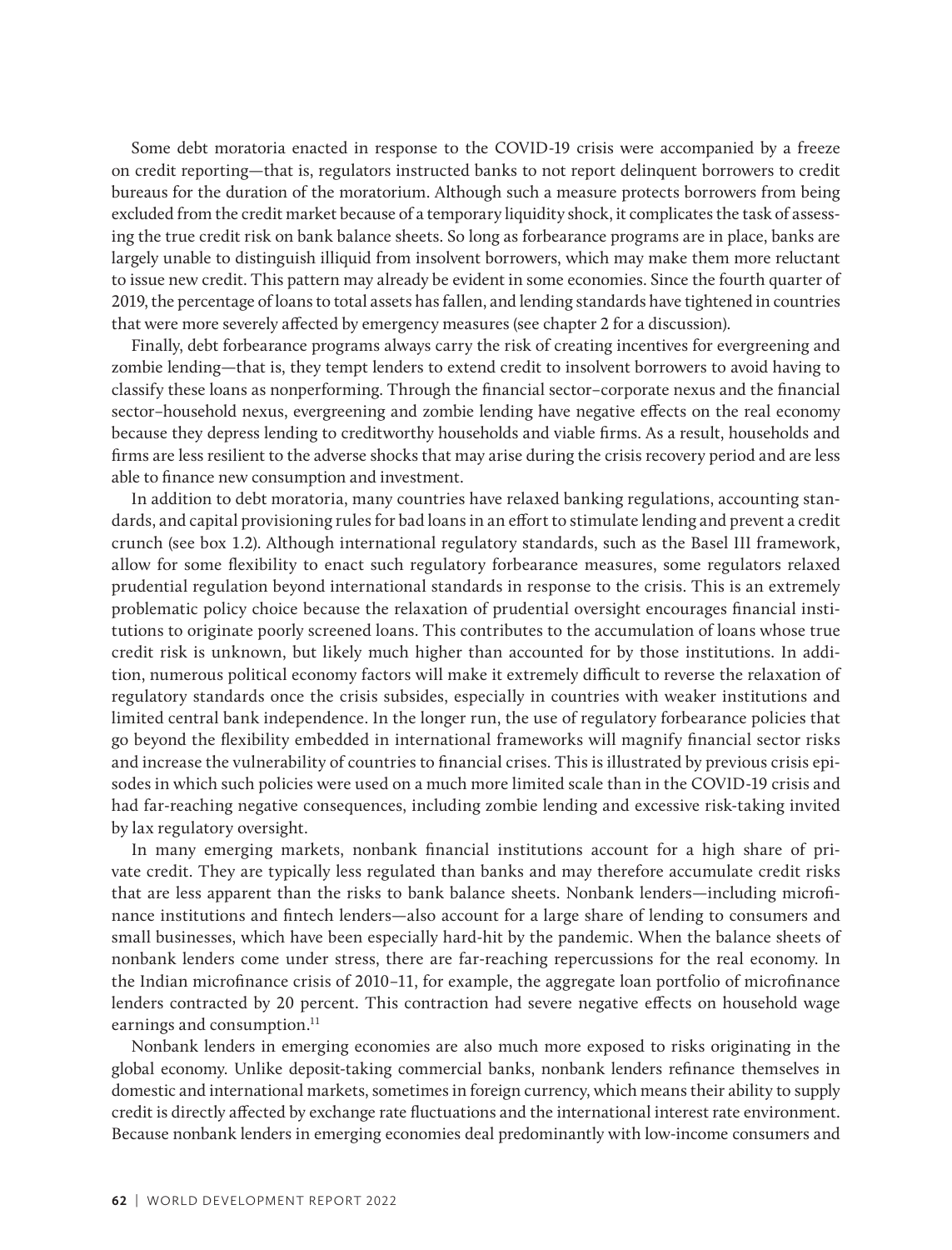#### **Box 1.2** The unintended consequences of regulatory forbearance

During the COVID-19 crisis, many countries experimented with regulatory forbearance policies that relaxed capital requirements or accounting standards for banks in the hope they would provide borrowers with temporary relief.<sup>a</sup> Although it is too early to assess the impact of these regulatory forbearance policies, past experiences can serve as a useful illustration of the longer-term risks such policies can pose to financial stability and economic growth.

One especially instructive example is India, which lowered capital provisioning requirements in response to the 2007–09 global financial crisis. In 2008, the Reserve Bank of India (RBI) announced it would apply "special regulatory treatment" to loans under temporary liquidity stress. The policy relaxed asset risk classification rules that govern capital provisioning requirements for financial institutions with the intent of making it easier for banks to provide forbearance to firms that had suffered temporary cash-flow shocks during the crisis.

With the new regulation, banks were no longer required to automatically downgrade the asset quality of loans to substandard because of a missed principal or interest payment. They could claim that delinquent firms merely faced temporary liquidity problems and place these assets into a new "restructured" category. Under normal circumstances, all loans in the restructured category would be subject to immediate downgrades to substandard, and capital provisioning requirements would increase proportionately and substantially, as table B1.2.1 illustrates. In other words, banks would be required to increase their capital reserves to protect themselves against the higher default risk of these loans.

The RBI regulation did not provide explicit criteria for identifying liquidity-constrained firms, leaving it up to the banks to decide which loans to assign to the new restructured category. Banks took full advantage of this ambiguity and extensively used the restructured category to avoid having to add to their capital reserves. In this way, the policy gave banks an incentive to obscure the true asset quality of the loans on their books and offered them a route to continually postponing or altogether avoiding recognition of troubled assets.

| Asset<br>category | <b>NPL</b> duration<br>(months) | Provisioning<br>rate $(\%)$ |
|-------------------|---------------------------------|-----------------------------|
| Standard          |                                 | $0.25 - 1$                  |
| Substandard       | < 12                            | 10                          |
| Doubtful          | $12 - 24$                       | 20                          |
|                   | $25 - 48$                       | 30                          |
|                   | >48                             | 100                         |
| Loss              |                                 | 100                         |

#### **Table B1.2.1** Provisioning requirements by loan category, India, 2008

*Source:* Reserve Bank of India.

*Note:* The table lists provisioning requirements on various categories of loans as defined by the Reserve Bank of India. The provisioning requirements for standard assets depend on the industry sector of the loan, and thus the table indicates the range of provisioning rates across all industries. NPL = nonperforming loan.

This situation led to a significant buildup of stressed assets in the Indian banking system. Stateowned banks, in particular, saw their stressed assets pile up—a problem that became apparent once the regulation was withdrawn (see figure B1.2.1).<sup>b</sup> The marked difference in the accumulation of stressed assets between private and state-owned banks indicates that the negative consequences of the policy are not uniform and may be exacerbated by poor corporate governance.

The rise in nonperforming loans (NPLs) resulting from diminishment of the crisis had a large impact on asset quality in the Indian financial sector. Prior to the global financial crisis, India had the lowest NPL ratio (2 percent) of all G20 nations. Between 2008 and 2018, the share of nonperforming and restructured loans in India's banking system rose dramatically, and by 2018 India had the highest NPL ratio (11 percent) among this group of countries.

Contrary to the intention of the policy, regulatory forbearance also encouraged banks to channel credit to low-liquidity and low-solvency borrowers. As a result, zombie firms emerged on a large scale in the Indian corporate sector. In 2016, approximately 40 percent of nonfinancial firms in India had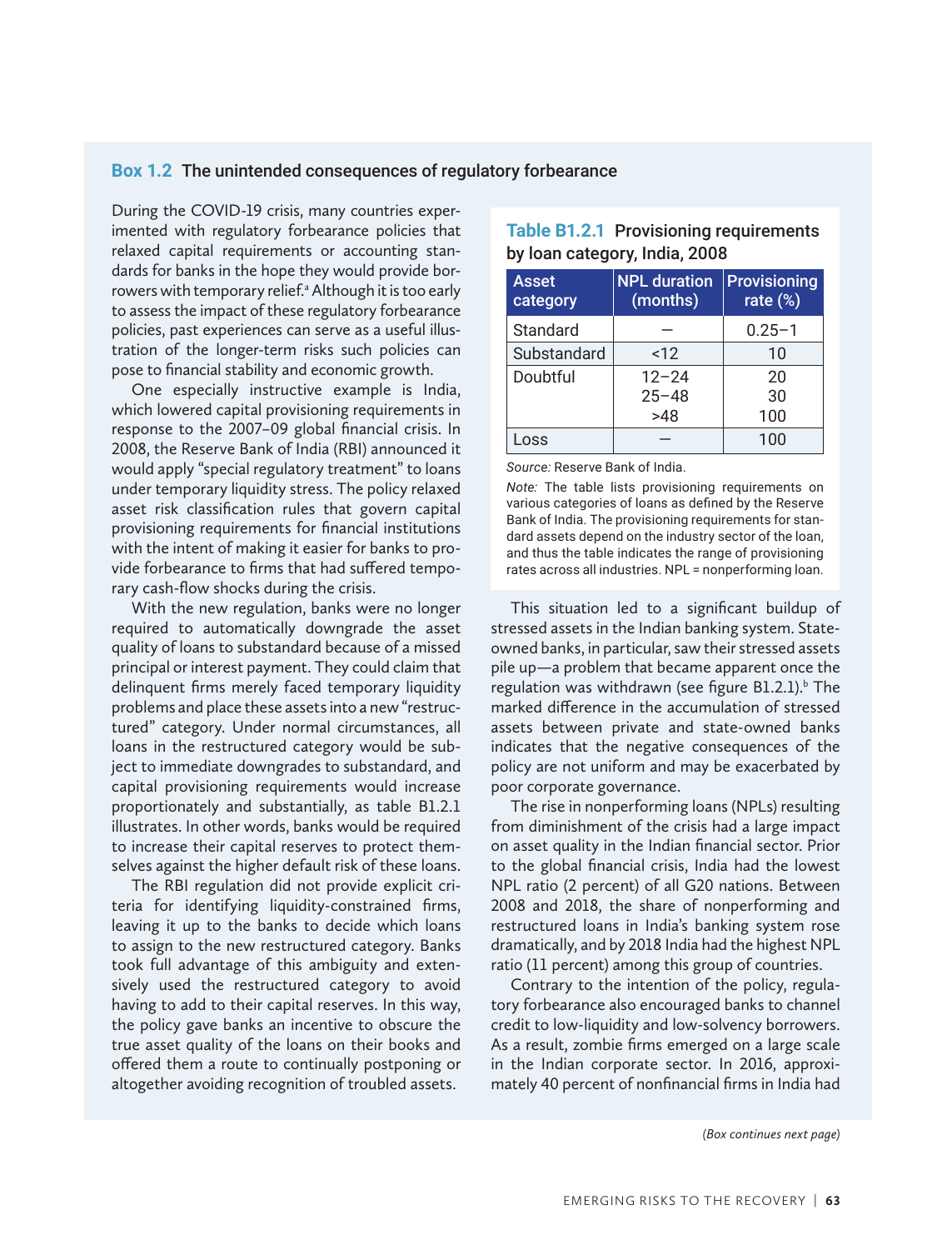

### **Box 1.2** The unintended consequences of regulatory forbearance (continued)

*Source:* Chari, Jain, and Kulkarni 2021.

*Note:* The figure shows the ratio of nonperforming loans (NPLs) to total advances for state-owned banks and private banks in India between 2005 and 2016. Dashed lines mark the announcement and withdrawal of the regulatory forbearance policy.

an interest coverage ratio (the ratio of revenue to interest payments) of less than 2, and 21 percent of firms had an interest coverage ratio of less than 1, meaning that they were unable to cover their debt payments with current revenue. The average interest coverage ratio of Indian firms fell by nearly half, from 6.92 in 2007 to 3.38 by 2015. At the same time, overall debt levels remained unchanged, suggesting that the debt service capacity of the Indian corporate sector had sharply declined. This increase in zombie lending also made it more difficult for healthy firms to obtain loans from banks, with obvious negative implications for economic growth.

Meanwhile, regulatory forbearance functioned as an implicit subsidy for the financial sector that allowed the government to delay costly bank recapitalization. Recognizing loan losses in a timely fashion would have undoubtedly weakened bank

balance sheets and necessitated large bank recapitalizations. Because state-owned banks account for approximately 70 percent of the Indian banking sector, recognition would have entailed significant costs for the government relative to budget-neutral forbearance schemes.

In light of the many regulatory forbearance policies enacted in the wake of the COVID-19 crisis, India's experiment with regulatory forbearance in a past crisis serves as a cautionary tale. It may be challenging to unwind improperly designed temporary forbearance measures, and many of these policies will have long-lasting negative effects on access to credit, industry structure, and financial stability even after a policy is withdrawn. As economies recover, active and costly intervention may be needed to address some of these longer-term legacies, such as zombie lending and the undercapitalization of banks.

- a. Acharya, Engle, and Steffen (2021).
- b. Chari, Jain and Kulkarni (2021).

small businesses, the impacts of external shocks on their ability to supply credit will have a disproportionately negative effect on these vulnerable segments of the population.

Financial fragilities in the postcrisis period could also arise from a tightening of the government– financial sector nexus (figure 1.7). Many governments have financed their COVID-19 response by issuing new debt that is held by domestic financial institutions. As the government's fiscal position worsens and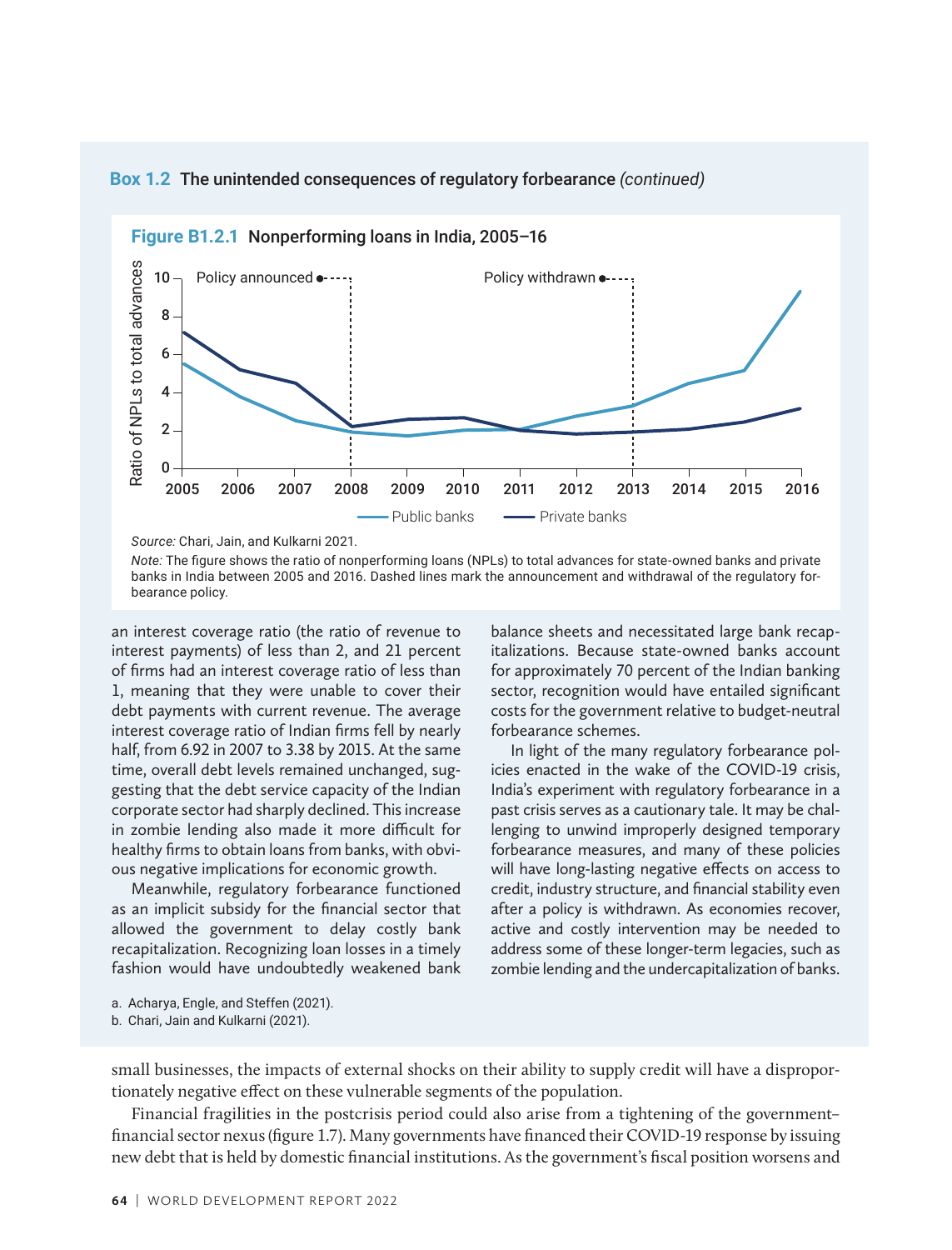



*Source:* WDR 2022 team, based on Feyen and Mare (2021); World Bank Macro-Fiscal Model Data Base, see Burns and Jooste (2019); Burns et al. (2019).

*Note:* The consolidated distance to break point is the percentage point increase in the nonperforming loan ratio that wipes out capital buffers for banks representing at least 20 percent of banking system assets (see Feyen and Mare 2021). GDP = gross domestic product.

its credit rating falls, asset quality in the financial sector deteriorates. This deterioration in asset quality has negative feedback effects on the wider economy because it limits the ability of banks to support the recovery through new lending. This situation raises the possibility of mutually reinforcing crises of government finances and the financial sector. In Tunisia and several other countries, for example, international rating agencies, reacting to the crisis, downgraded both the government's issuer ratings, as well as the outlook for some of the country's largest banks. The government–banking sector nexus could also become more precarious because of increases in the relative size of the banking sector, which makes it more difficult for governments to resolve systemwide distress in the event of a crisis.<sup>12</sup>

#### Governments

In emerging economies, the challenges created by the pandemic go beyond household and firm balance sheets and encompass the financial position of the government. The large fiscal support programs enacted in response to the crisis led to a dramatic increase in government debt, with average debt loads increasing by roughly 7.4 percentage points of GDP since the beginning of the COVID-19 crisis, compared with an average of 1.8 percentage points over the previous decade. This increase in government debt was uneven in several respects (see table 1.1). First, higher-income countries were able to access financing more easily than lower-income countries. Second, upper-middle-income countries relied on international markets to mobilize resources for the crisis response, while, relative to the previous decade, lower-middle-income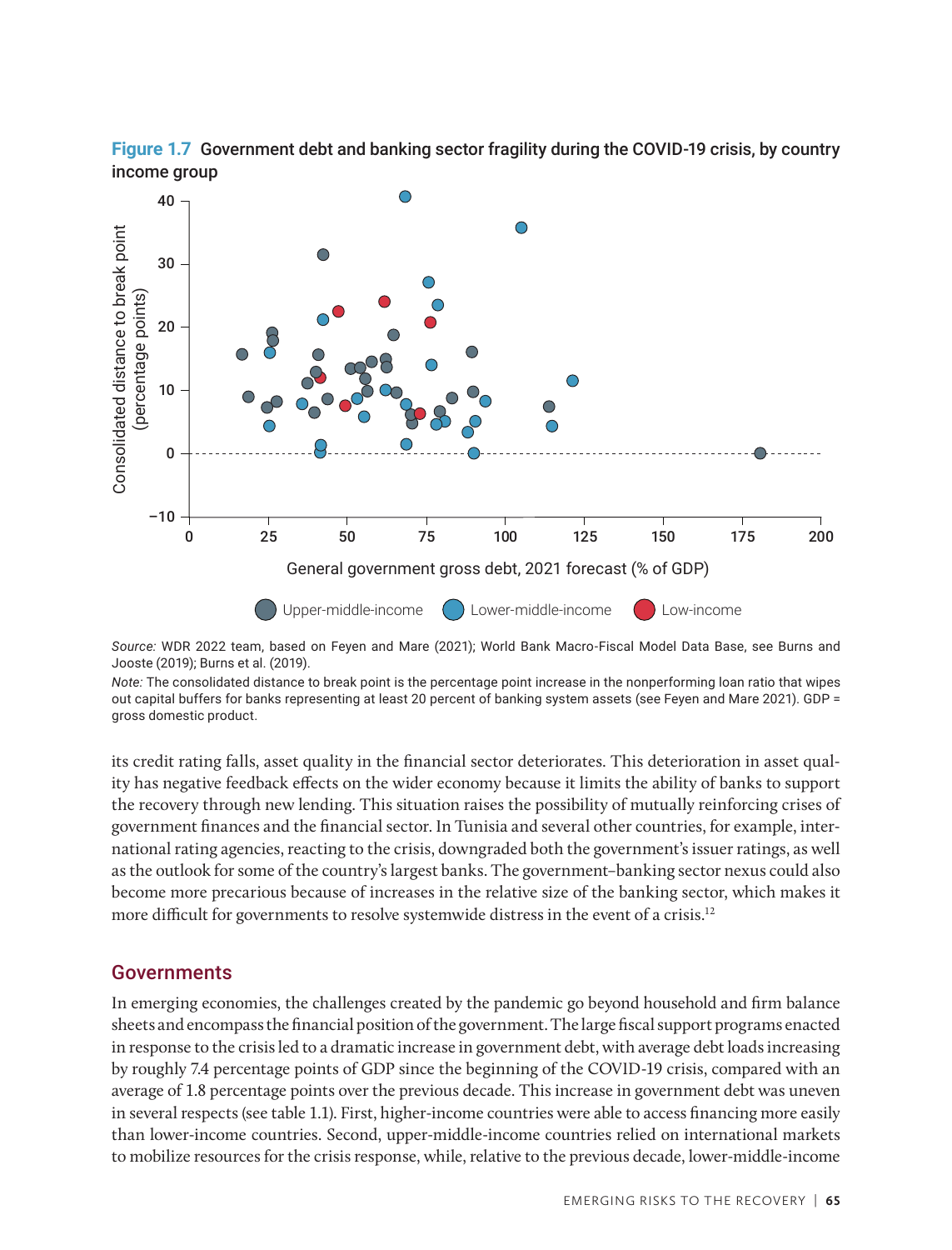**Table 1.1** Change in average central government debt stocks, by country income group, 2010–20

*Share of GDP (%)*

| <b>Change in average total</b><br>debt to GDP ratio | Low-<br><i>income</i> | Lower-middle-<br><i>income</i> | Upper-middle-<br>income | High-<br>income | <b>All</b> |
|-----------------------------------------------------|-----------------------|--------------------------------|-------------------------|-----------------|------------|
| <b>Total debt</b>                                   |                       |                                |                         |                 |            |
| Average, 2010-19                                    | 2.88                  | 1.82                           | 1.46                    | 1.20            | 1.84       |
| 2020                                                | 3.81                  | 6.69                           | 5.55                    | 13.63           | 7.42       |
| <b>Domestic debt</b>                                |                       |                                |                         |                 |            |
| Average, 2010-19                                    | 0.79                  | 0.59                           | 0.97                    | $-0.30$         | 0.51       |
| 2020                                                | 0.86                  | 3.04                           | 1.80                    | 9.24            | 3.73       |
| <b>External debt</b>                                |                       |                                |                         |                 |            |
| Average, 2010-19                                    | 2.09                  | 1.23                           | 0.49                    | 1.41            | 1.30       |
| 2020                                                | 3.03                  | 3.66                           | 3.74                    | 4.54            | 3.74       |

*Source:* Barrot 2021.

*Note:* The table shows the changes in government total, domestic, and external debt stocks for the period 2010–19 and in 2020. GDP = gross domestic product.

countries relied more heavily on domestic debt. Finally, low-income countries with market access turned mostly to external financing to meet increased funding needs for the response to the pandemic.

In addition to increased global debt loads, other indicators point to latent risks that may endanger the financial position of governments. In 2020, five governments defaulted on their obligations to external private creditors, a worrying increase compared with the norm over the post–World War II period. In the previous decade, an average of two governments defaulted every year. Moreover, more than half of the countries eligible for relief under the G20 Debt Service Suspension Initiative (DSSI) are in debt distress or at high risk of debt distress. These heightened risks at the government level have direct implications for poverty and inequality, as well as for the economic resilience of households and firms. Governments that face dramatically increased debt loads may be unable to finance social safety nets and essential public goods, such as health care and education, and may not be able to mobilize the resources to support households and firms that have been directly affected by the crisis.

The deteriorating financial position of governments will not be easily reversed because it is the combined effect of the fiscal response to the crisis, a dramatic decline in tax revenue (averaging almost 1.5 percent of GDP in 2020), the widespread use of tax forbearance schemes, and, in many emerging economies, the worsening balance sheets of state-owned enterprises. Many countries are counting on a rebound in economic activity and tax revenue to mitigate the economic damage resulting from the pandemic. However, unequal access to vaccines, the need to keep public health measures in place longer than anticipated, and a worsening international economic environment have cast doubt on the prospects for a quick recovery. Following a positive trend in the fiscal position of governments, the onset of the pandemic brought about a dramatic reversal as GDP and tax revenue collapsed, widening primary deficits and undoing much of the progress in revenue mobilization efforts implemented in recent years (figures 1.8 and 1.9).

Limited fiscal resources may require many governments to phase out fiscal support for households and firms and resume revenue mobilization efforts, including tax collection, before incomes and employment have fully rebounded. This effort to raise revenue could put further pressure on household and firm balance sheets and threaten hard-won gains in poverty reduction. Historically, episodes of high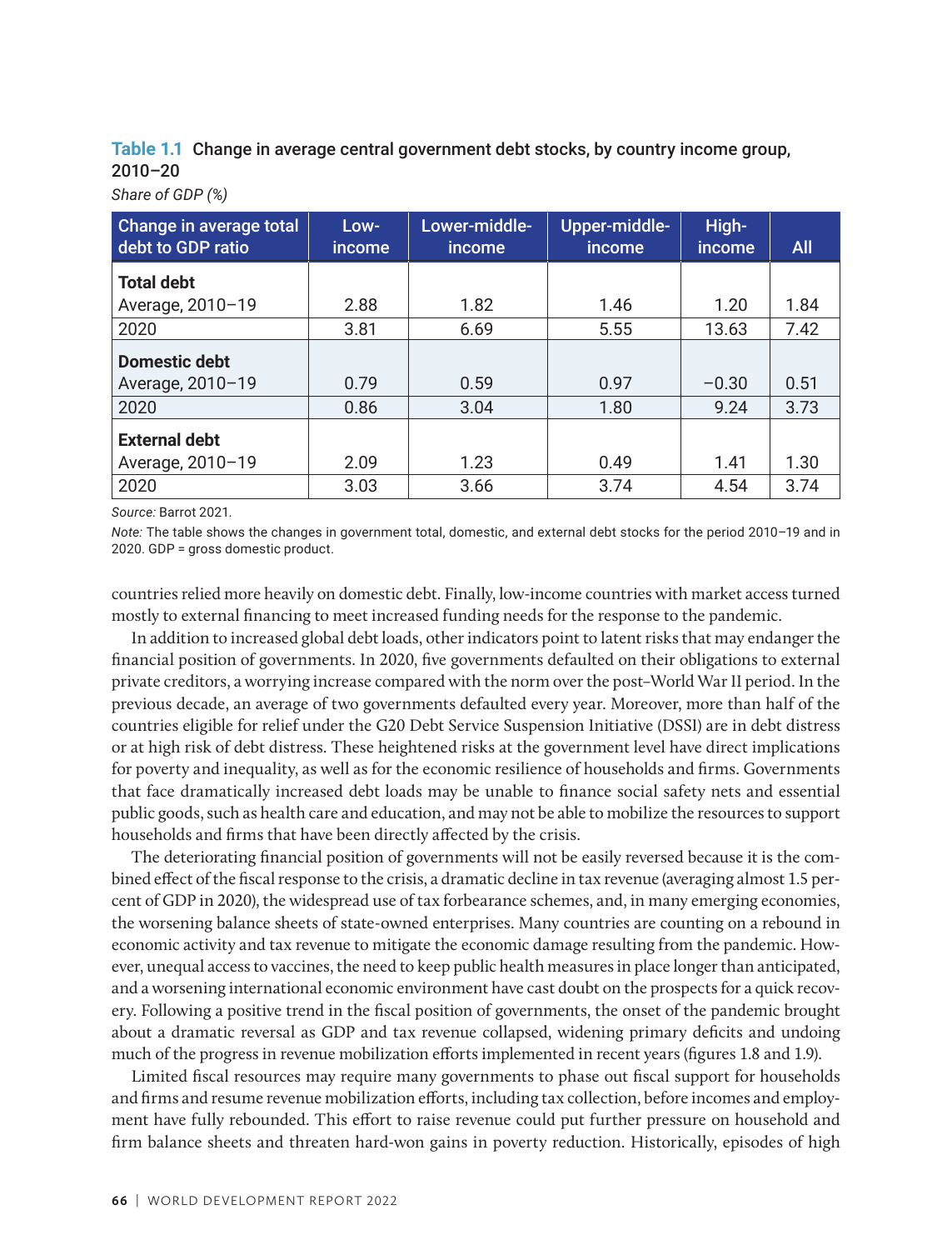

**Figure 1.8** Change in average government revenue, by country income group, 2011–20 Figure 1.8

*Source:* WDR 2022 team, based on data from IMF (2021b).

*Note:* The figure shows the difference relative to the prior year in average revenue as a share of the gross domestic product (GDP) for each country group.



**Figure 1.9** Average primary government balances, by country income group, 2010–20 Figure 1.9

*Source:* WDR 2022 team, based on data from IMF (2021b).

*Note:* The figure shows the difference relative to the prior year in average primary balance (noninterest revenue minus noninterest expenditures) as a share of the gross domestic product (GDP) for each country group.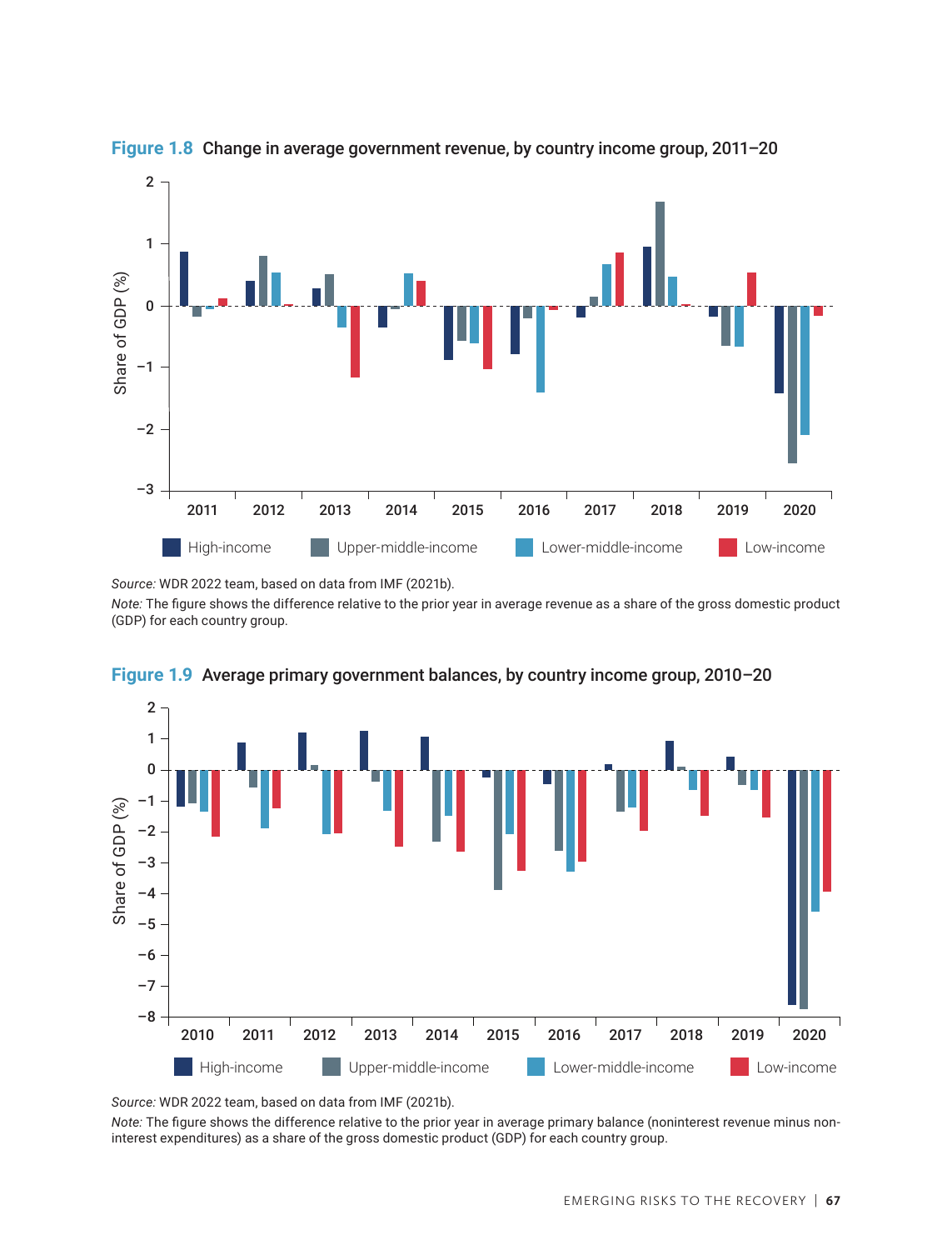fiscal deficits and significant increases in the stock of domestic debt have also been associated with higher inflation, which acts as a highly regressive tax on low incomes and exacerbates the impacts of a crisis on poverty and inequality.

Elevated government risks can also spill over to the financial sector, particularly in low- and middleincome economies. Recent studies have evaluated the potential fallout from rising government debt levels. One study finds that about half of identified episodes of rapid debt accumulation across country groups are associated with financial crises, which tend to be severer than those occurring without the presence of a debt buildup in the public sector.<sup>13</sup> Another study finds no association between debt buildups and a higher likelihood that high-come economies undergo a financial crisis, but it confirms that debt buildups are associated with worse outcomes in the financial crises that do occur.14 Increases in government debt are thus potentially associated with a heightened risk of financial crises in emerging economies, and, once they occur, large debt loads pose a significant obstacle to crisis resolution.

Against this backdrop, it is important to note that the fiscal response to the COVID-19 crisis has been significantly financed with domestic debt held by local investors such as banks, pension funds, and other financial institutions, thereby tightening the link between government and financial sector balance sheets. Government risk downgrades thus lead to a direct deterioration of asset quality on the balance sheets of financial institutions and reduce the financial sector's ability to support the recovery. During 2020, one-third of the governments assessed by the three main rating agencies suffered a downgrade in their risk rating.<sup>15</sup> This deterioration can, in turn, require governmental intervention to recapitalize financial institutions and potentially trigger shocks to government budgets through contingent liabilities and further increases in the debt stock.

Recent research on the fiscal costs of contingent liabilities can help to quantify these risks. One study finds that when contingent liabilities materialize (such as when a government needs to rescue a stateowned enterprise or subnational entity), the average fiscal cost is 6 percent of GDP. The fiscal costs are even higher for contingent liabilities in the financial sector, where bailouts can cost as much as 40 percent of GDP.16 State-owned enterprises, which account for a large share of the corporate revenue base and essential services in many countries, are a source of significant contingent liability risks for governments. For example, in 2018 Angola faced downward pressure on its government credit ratings after an unexpected one-off support payment of \$8 billion (7 percent of GDP) to Sonangol, the national oil company, became necessary.17 Similarly, Indonesia's largest utility company required a bailout at a cost of 4 percent of GDP to the taxpayer in 1998. In the same way, financial pressures on state-owned enterprises increased considerably during the pandemic. Many of the largest state-owned enterprises, especially in low-income countries, export natural resources, which are vulnerable to the commodity price shocks and exchange rate fluctuations that will occur during the crisis recovery period.

Meanwhile, some COVID-19 crisis response programs have given rise to new contingent liabilities altogether. Many governments extensively used credit guarantee schemes to continue the flow of credit to households and firms during the crisis. Such programs are attractive in the short run because they have no immediate fiscal cost to the government, but they can create significant longer-term risks to government finances if loans covered by the program default. The magnitude of contingent liabilities stemming from credit guarantee schemes is typically difficult to estimate, but it can be substantial, as evidence from past crises illustrates.<sup>18</sup>

### **The global economy**

External factors will play an important role in shaping the recovery prospects of emerging economies (box 1.3). The COVID-19 crisis has taken place against the backdrop of a relatively benign economic environment characterized by historically low interest rates globally, which remained low because of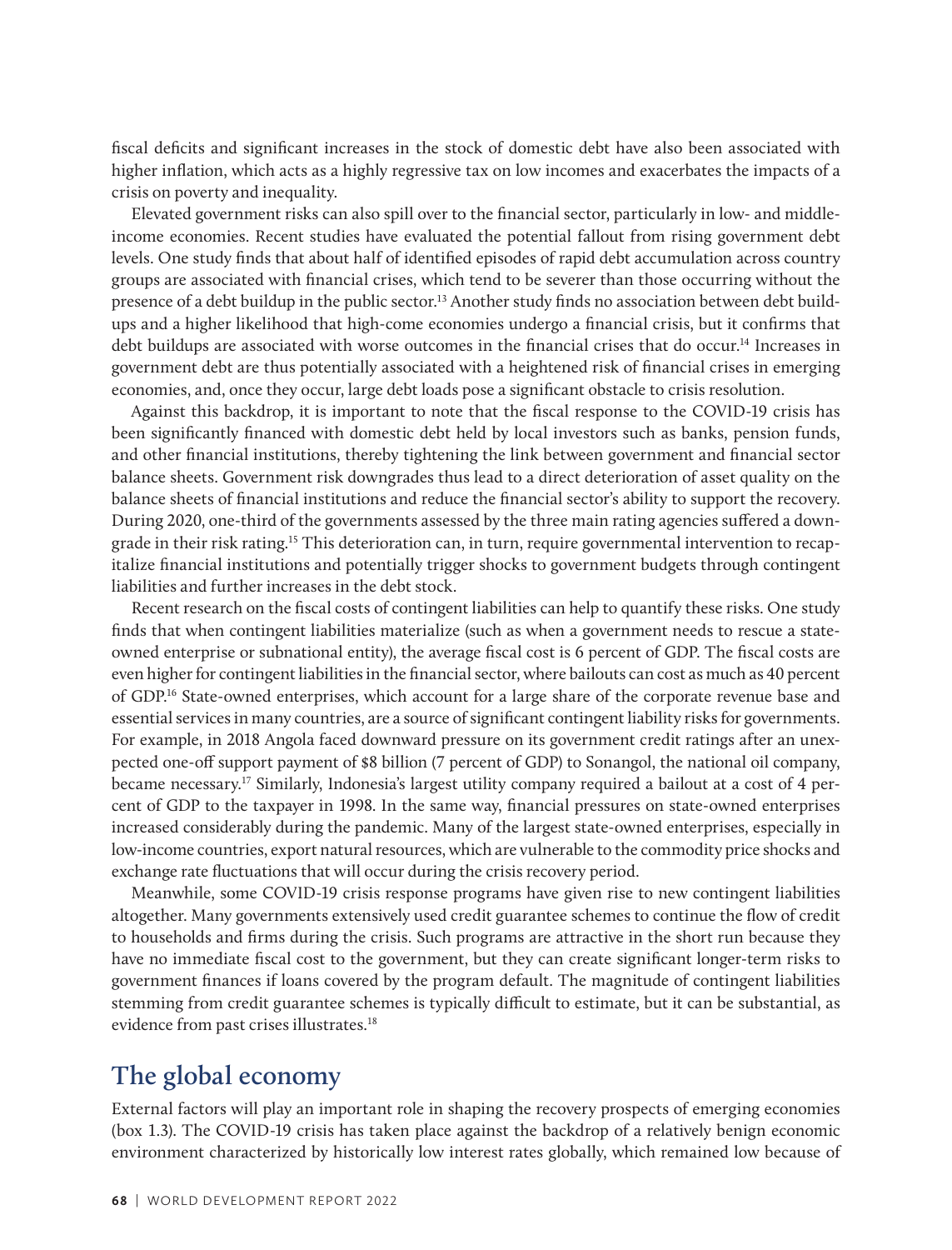#### **Box 1.3** External factors in the recovery: Will this "taper tantrum" be different?

The link between developments in the global economy and the crisis recovery in emerging economies is well illustrated by the withdrawal of stimulus policies in the United States after the 2007–09 global financial crisis, which triggered an event that would later be known as the "taper tantrum."

In response to the global financial crisis, the US Federal Reserve enacted in 2008 a massive monetary policy stimulus. The stimulus relied largely on quantitative easing, a form of unconventional monetary policy in which the central bank purchases securities on the open market to increase the money supply and keep interest rates low. In 2013, the Fed contemplated winding down the program, and Federal Reserve chairman Ben Bernanke hinted at the Fed's intentions in a hearing before Congress.

This statement had an immediate effect on emerging markets, including Brazil, India, Indonesia, South Africa, and Turkey (known as the "fragile five"). Stock prices fell, bond yields rose sharply, and exchange rates depreciated significantly. The fragile five were hit the hardest because their economies shared some important vulnerabilities: large current account deficits financed with a high share of liquid portfolio investments rather than foreign direct investment, large capital inflows, and a sharp appreciation in exchange rates while the US stimulus was in place. $a^a$ 

In Indonesia, one of the most severely affected emerging markets, the taper tantrum reversed economic trends (figure B1.3.1). Faced with pressure in financial markets, Indonesia's government and central bank pursued a "stabilization over growth" approach to reducing the current account deficit. Among other measures, the government cut fuel subsidies, a large item in the national budget. As a result, the cost of fuel increased by an average of 40 percent. The central bank raised the base rate by 175 basis points and allowed the Indonesian rupiah to depreciate. These classical expenditure-reducing and expenditure-switching policies successfully stabilized the economy in a relatively short time. Net capital inflows turned positive again in early 2014, less than a year after the onset of the taper tantrum.

In the aftermath of the COVID-19 crisis, emerging economies are likely to face a very similar scenario. As stimulus policies in advanced economies are scaled back, interest rates will increase, leading to an exit of portfolio investment, exchange rate depreciation, and refinancing problems for firms and governments. However, because of the lack of economic growth, it is unlikely that the same recipe applied to the taper tantrum can be applied in the aftermath of the COVID-19 crisis. In 2012, the Indonesian economy grew at 6.2 percent. By contrast, in 2020 the economy shrank by 2.1 percent. Tightening fiscal and monetary policy in this scenario threatens newly recovering economic growth. Economic stabilization when growth is low is not a good option.

At the same time, the risk of recurring taper tantrums seems lower than in 2013: Indonesia experienced large capital outflows at the beginning of the crisis, making it less vulnerable to capital flight than in 2013.<sup>b</sup> In addition, the crisis led to a decline in production and investment. Because more than 90 percent of Indonesia's imports consists of raw materials and capital goods, imports have sharply fallen, resulting in a much smaller current account deficit than in 2012–13. Since the taper tantrum, several other emerging markets, such as India, have also markedly improved their external vulnerability indicators, such as the shortterm debt to GDP ratio and the current account to GDP ratio.

Still, several issues must be anticipated. The pandemic has disrupted economic activity, increasing the risk of nonperforming loans (NPLs). To assist businesses and the financial sector, Indonesia has relaxed credit through regulatory forbearance, which may mask the true extent of NPLs. The withdrawal of the stimulus in high-income economies will also increase risks for highly leveraged companies that are exposed to exchange rate risks and "rollover risk" (the risk that a firm cannot refinance short-term debt at higher interest rates). As in other emerging economies, this is especially true for state-owned enterprises, and it increases the risk of contingent liabilities for the government.

In addition, increases in the federal funds rate will create a dilemma for central banks in emerging economies, such as Bank Indonesia. On the one

*(Box continues next page)*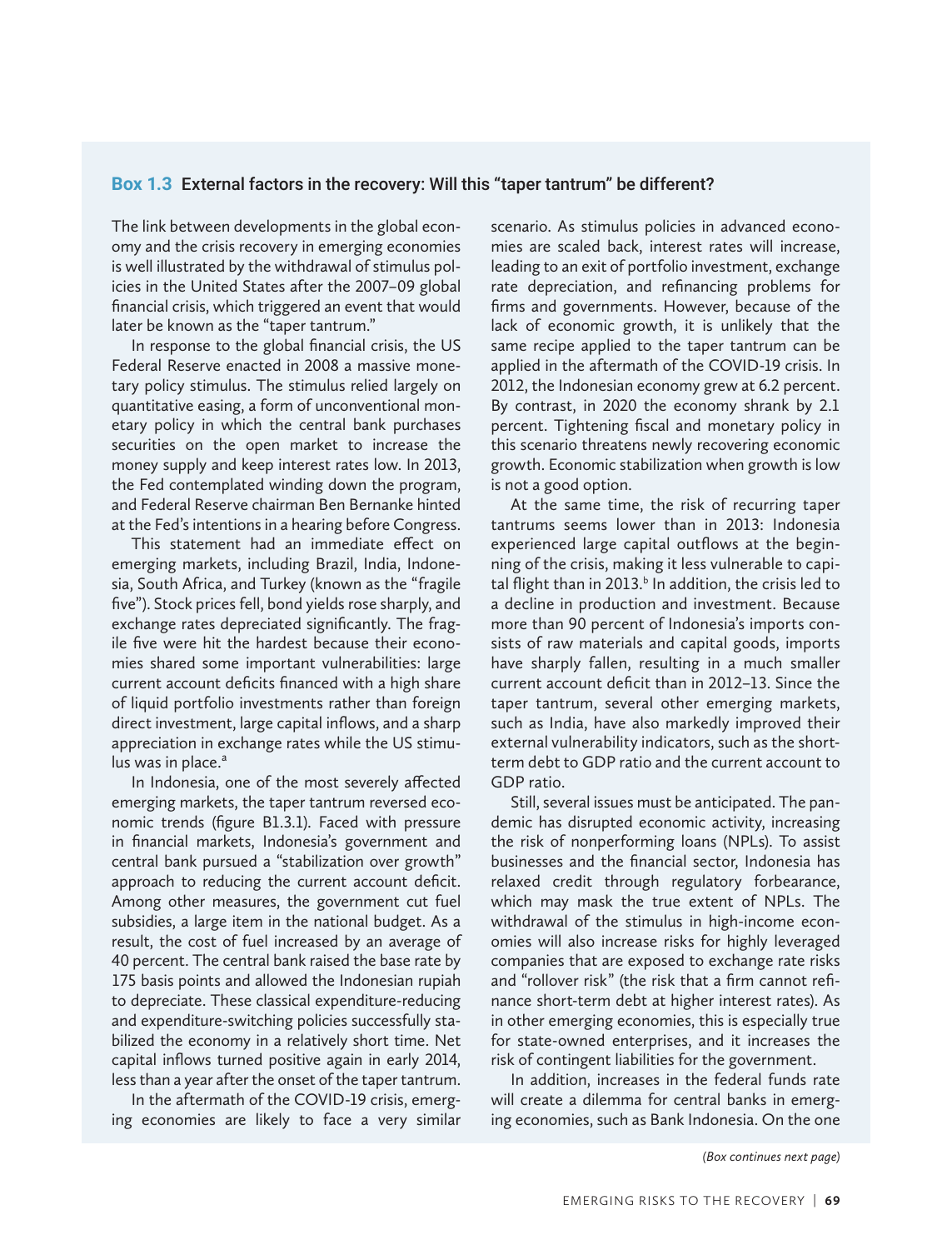

**Box 1.3** External factors in the recovery: Will this "taper tantrum" be different? *(continued)*

*Source:* Basri 2017, based on data from Economist Intelligence Unit and Bank Indonesia.

*Note:* The figure shows the growth of GDP, the Bank Indonesia reference rate, the Indonesian rupiah to US dollar exchange rate, and currency reserves in the Indonesian central bank from 2005 to 2015. CA/GDP = current account/ gross domestic product; IDR = Indonesian rupiah.

hand, if banks do not follow the US Federal Reserve in raising interest rates, there is a risk of depreciation of the local currency from capital outflows. On the other hand, if interest rates increase, the risk of insolvencies will increase, disrupting the recovery. The Indonesian government plans to return to the

budget deficit limit of 3 percent in 2023. It must do so cautiously, however, because the combination of concurrent fiscal and monetary tightening poses a risk to the recovery. The timing of the stimulus withdrawal is crucial and must be based on economic developments.

- a. In several countries such as Brazil, China, India, Indonesia, Mexico, and Turkey, the capital inflow was greater than the absorption capacity of their national economies (Sahay et al. 2014).
- b. The share of foreign holders of Indonesian government bonds fell from 32 percent in April 2020 to 23 percent at the end of May 2021.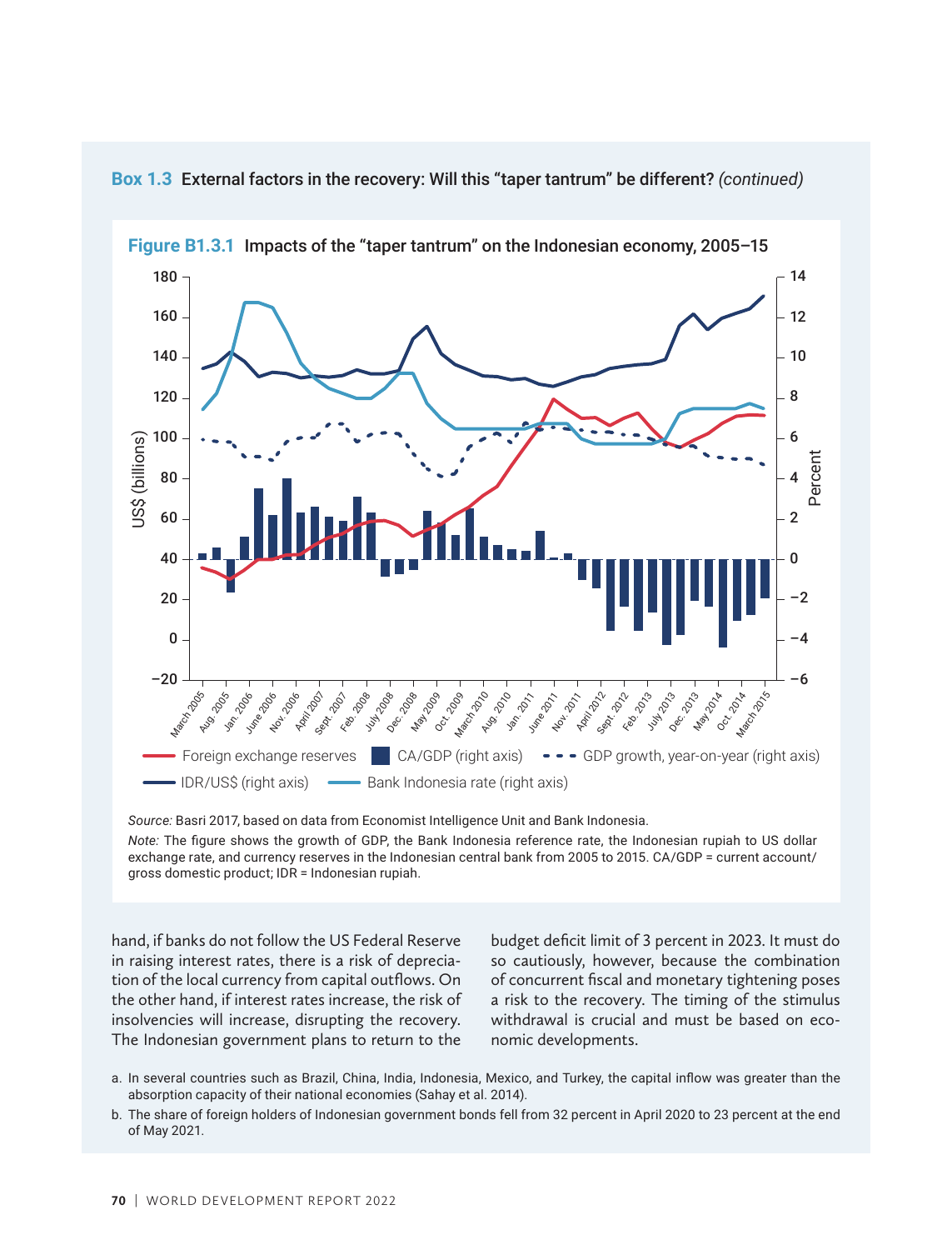the massive monetary policy response to the pandemic. As the economic recovery proceeds and stimulus measures are gradually withdrawn in advanced economies, interest rates will rise. This increase could threaten the solvency of firms, financial institutions, and governments in emerging economies that have benefited from short-term financing at low interest rates and will face higher refinancing costs going forward. Rising interest rates in high-income economies will also put pressure on the currencies of emerging economies, which increases the financial burdens faced by firms, financial institutions, and governments that have debt denominated in a foreign currency.

In addition to a less benign interest rate environment, the recovery in emerging economies will also be affected by the lower growth of the world economy. In the aftermath of the global financial crisis, low-income economies were only moderately affected, largely due to robust growth in important emerging markets, particularly China, which accounts for a sizable share of bilateral lending and direct investment in low-income economies. By contrast, the economic effects of the COVID-19 crisis have been felt globally, and lower economic growth in China and other emerging markets could affect low-income countries through several channels, including commodity prices and a reduction in bilateral lending and direct investment.

### **Conclusion**

Although the immediate crisis response, which included extensive efforts to provide households and firms with liquidity, was essential to mitigate the hardships caused by income losses from the pandemic, few governments have the resources to sustain these programs until economic activity has fully recovered. This gives rise to the possibility that risk spillovers among the household, firm, financial, and government sectors of the economy will aggravate preexisting economic fragilities and pose a threat to an equitable recovery. Interconnected risks to the recovery are a concern, especially in emerging economies where such fragilities were already more pronounced at the onset of the pandemic.

Well-designed fiscal, monetary, and financial sector policies can help reduce these risks and prevent them from affecting the wider economy. The following chapters explore the primary risks that affect each of the main sectors of the economy and propose policies that can counteract these risks with the goal of supporting an equitable recovery.

Beginning with the concern that many households and firms will continue to face income losses resulting in loan defaults once debt moratoria are lifted, chapter 2 turns to the risk to the financial sector posed by uncertainty about the true extent of credit risk and the quality of assets on the balance sheets of financial institutions. The chapter examines the steps regulators can take to proactively increase transparency about credit risk and deal with distressed assets and, if necessary, troubled banks. Chapter 3 takes a closer look at how the establishment and reform of insolvency frameworks can help the recovery by allowing private sector borrowers to reduce their debts to sustainable levels. Chapter 4 then explores how financial institutions can continue to provide credit to households and firms through the recovery. It focuses on approaches to managing and mitigating risks in the face of heightened economic uncertainty, which limits the ability of lenders to form an accurate assessment of credit risk and reduces the recourse they have in the event of default. Chapter 5 discusses the risks posed by the dramatic increase in levels of government debt and describes policies that can improve debt management and avoid debt distress. Chapter 6 concludes the Report by outlining policy priorities for the recovery.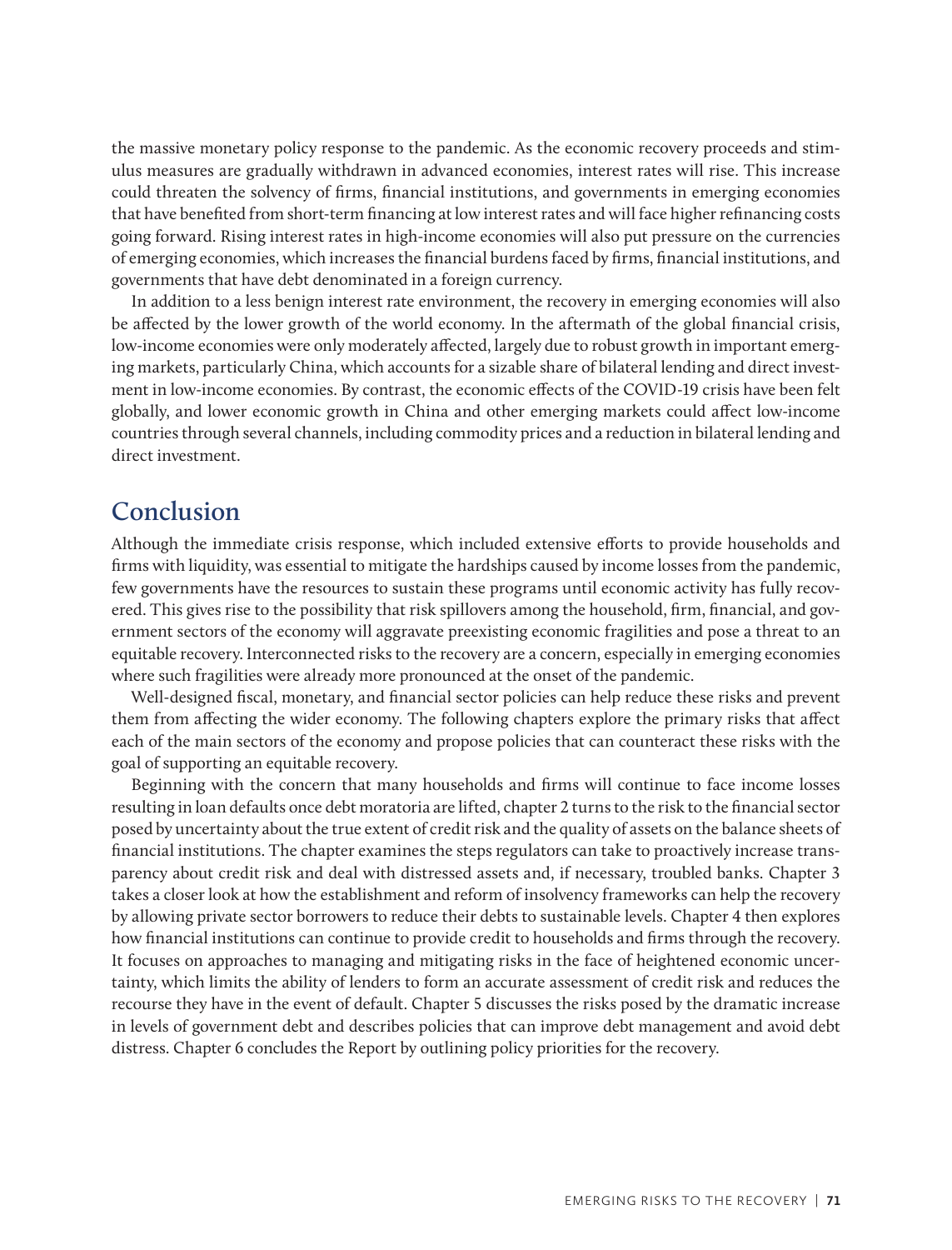### **Notes**

- 1. Stiglitz and Weiss (1981).
- 2. Acharya, Drechsler, and Schnabl (2014); Brunnermeier et al. (2016); Gennaioli, Martin, and Rossi (2014).
- 3. Feyen and Zuccardi Huertas (2019); Laeven and Valencia (2018); Reinhart and Rogoff (2009, 2011).
- 4. Regulation often forces banks to hold government bonds. In Ethiopia, banks must invest 27 percent of their loan portfolio in government bonds. Emergency measures of this kind were also introduced in response to the COVID-19 crisis. For example, in Ethiopia commercial banks were mandated to invest annually at least 1 percent of their loan portfolio in bonds issued by the National Bank of Ethiopia (NBE 2021), and insurance companies were required to invest at least 40 percent of their assets in treasury bills (Tadesse 2020).
- 5. Farhi and Tirole (2018).
- 6. Acharya, Mehran, and Thakor (2016).
- 7. UNCTAD (2019).
- 8. See, for example, World Bank (2021a).

## **References**

- Acharya, Viral V., Itamar Drechsler, and Philipp Schnabl. 2014. "A Pyrrhic Victory? Bank Bailouts and Sovereign Credit Risk." *Journal of Finance* 69 (6): 2689–739.
- Acharya, Viral V., Robert F. Engle, III, and Sascha Steffen. 2021. "Why Did Bank Stocks Crash during COVID-19?" NBER Working Paper 28559, National Bureau of Economic Research, Cambridge, MA.
- Acharya, Viral V., Hamid Mehran, and Anjan V. Thakor. 2016. "Caught between Scylla and Charybdis? Regulating Bank Leverage When There Is Rent Seeking and Risk Shifting." *Review of Corporate Finance Studies* 5 (1): 36–75.
- Azim Premji University. 2021. *State of Working India, 2021: One Year of COVID-19.* Bengaluru, India: Aziz Premji **University**
- Barrot, Luis-Diego. 2021. "The Debt of Nations: Government Debt Composition around the World 1900–2020." Presentation at the National Bureau of Economic Research virtual conference, "Summer Institute 2021: International Finance and Macroeconomic Data Sources," July 15. https://conference.nber.org/conf\_papers/f150929 .slides.pdf.
- Basri, Muhamad Chatib. 2017. "India and Indonesia: Lessons Learned from the 2013 Taper Tantrum." *Bulletin of Indonesian Economic Studies* 53 (2): 137–60.
- Bosio, Erica, Simeon Djankov, Edward L. Glaeser, and Andrei Shleifer. 2020. "Public Procurement in Law and Practice." NBER Working Paper 27188, National Bureau of Economic Research, Cambridge, MA.
- Bosio, Erica, Rita Ramalho, and Carmen M. Reinhart. 2021. "The Invisible Burden: How Arrears Could Unleash a Banking Crisis." *VoxEU* (blog), March 22, 2021. [https://voxeu](https://voxeu.org/article/how-arrears-could-unleash-banking-crisis) [.org/article/how-arrears-could-unleash-banking-crisis.](https://voxeu.org/article/how-arrears-could-unleash-banking-crisis)
- Bova, Elva, Marta Ruiz-Arranz, Frederik Toscani, and H. Elif Ture. 2016. "The Fiscal Costs of Contingent Liabilities:
- 9. Bosio et al. (2020); IMF (2019, 2020).
- 10. Bosio, Ramalho, and Reinhart (2021).
- 11. Breza and Kinnan (2021).
- 12. Feyen and Zuccardi Huertas (2019).
- 13. Koh et al. (2020).
- 14. Jordà, Schularick, and Taylor (2016).
- 15. Based on Reinhart (2021) and Standard & Poor's, Moody's, and Fitch ratings, 51 countries—among them 44 middle-income and 4 low-income countries suffered a downgrade in 2020 of their sovereign risk rating. See Trading Economics, Credit Rating (database), https://tradingeconomics.com/country-list/rating.
- 16. Bova et al. (2016).
- 17. Moody's Investors Service (2019).
- 18. In the United Kingdom, for example, the Office of Budget Responsibility estimates that up to 40 percent of participants in one of its most popular guarantee programs, the Bounce Back Loans Scheme, may default (Browning 2021). Also see IMF (2021a).

A New Dataset." IMF Working Paper WP/16/14, International Monetary Fund, Washington, DC.

- Breza, Emily, and Cynthia Kinnan. 2021. "Measuring the Equilibrium Impacts of Credit: Evidence from the Indian Microfinance Crisis." *Quarterly Journal of Economics* 136 (3): 1447–97.
- Browning, Steve. 2021. "Coronavirus: Business Loans Schemes." Contributing author, Georgina Hutton. Research Briefing 8906 (November 4), House of Commons Library, London. https://researchbriefings.files .parliament.uk/documents/CBP-8906/CBP-8906.pdf.
- Brunnermeier, Markus K., Luis Garicano, Philip R. Lane, Marco Pagano, Ricardo Reis, Tano Santos, David Thesmar, Stijn Van Nieuwerburgh, and Dimitri Vayanos. 2016. "The Sovereign-Bank Diabolic Loop and ESBies." *American Economic Review* 106 (5): 508–12.
- Burns, Andrew, Benoit Campagne, Charl Jooste, David Stephan, and Thi Thanh Bui. 2019. "The World Bank Macro-Fiscal Model: Technical Description." Policy Research Working Paper 8965, World Bank, Washington, DC.
- Burns, Andrew, and Charl Jooste. 2019. "Estimating and Calibrating MFMod: A Panel Data Approach to Identifying the Parameters of Data Poor Countries in the World Bank's Structural Macro Model." Policy Research Working Paper 8939, World Bank, Washington, DC.
- Chari, Anusha, Lakshita Jain, and Nirupama Kulkarni. 2021. "The Unholy Trinity: Regulatory Forbearance, Stressed Banks, and Zombie Firms." NBER Working Paper 28435, National Bureau of Economic Research, Cambridge, MA.
- CMIE (Centre for Monitoring Indian Economy). 2021. "Consumer Pyramids Household Survey." https://consumer pyramidsdx.cmie.com.
- Dhingra, Swati, and Maitreesh Ghatak. 2021. "How Has COVID-19 Affected India's Economy?" Economics